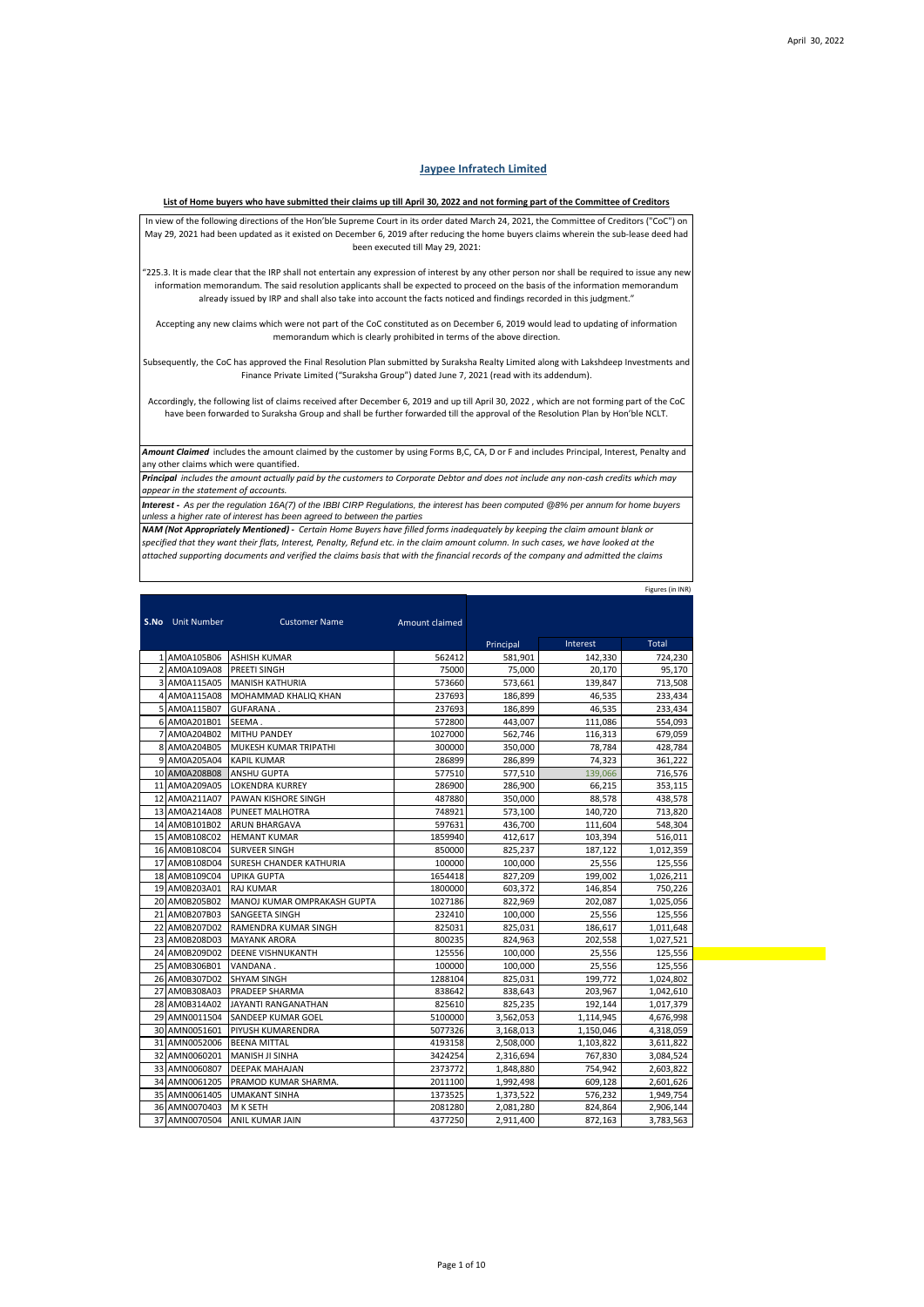|          | <b>S.No</b> Unit Number          | <b>Customer Name</b>                           | Amount claimed     |                        |                        |                        |
|----------|----------------------------------|------------------------------------------------|--------------------|------------------------|------------------------|------------------------|
|          |                                  |                                                |                    | Principal              | Interest               | Total                  |
| 39       | 38 AMN0071102<br>AMN0072006      | <b>ROSY CHODHARY</b><br><b>LAXMI SINGH</b>     | 3523938<br>2200701 | 3,113,577<br>2,200,701 | 1,004,362<br>885,474   | 4,117,940<br>3,086,175 |
|          | 40 AMN0080006                    | <b>KHEM SINGH</b>                              | 3686000            | 3,886,000              | 1,314,890              | 5,200,890              |
| 41       | AMN0081203                       | NISHANT MAHESHWARI                             | 4855958            | 2,816,594              | 1,314,021              | 4,130,615              |
| 42       | AMN0081906                       | <b>MAYOOR JAIN</b>                             | 5682450            | 3,524,007              | 1,349,563              | 4,873,570              |
| 43       | AMN0082203                       | SYED MOHAMMAD RIZWAN ZAHIR                     | 12599317           | 6,015,200              | 2,109,735              | 8,124,935              |
| 44<br>45 | AMN0100806<br>AMN0101405         | RAGHAV AGGARWAL<br>SATYABRATA RATH             | 2710590<br>7361804 | 2,569,900<br>2,764,201 | 1,271,442<br>1,197,686 | 3,841,341<br>3,961,886 |
| 46       | AMN0110804                       | <b>BHUMIKA SAXENA</b>                          | 3408596            | 1,759,812              | 936.418                | 2,696,230              |
| 47       | AMN0112106                       | <b>MANJU SINGH</b>                             | 4400000            | 2,836,396              | 1,063,384              | 3,899,780              |
| 48       | AMN0140401                       | <b>VINOD BALA</b>                              | 1000000            | 2,273,953              | 931,620                | 3,205,572              |
| 49       | AMN0160307                       | SHELLY SACHDEV                                 | 3027760            | 2,142,225              | 837,004                | 2,979,229              |
| 50       | AMN0161501                       | <b>AMIT SHUKLA</b>                             | 5503147.11         | 2,435,792              | 754,183                | 3,189,975              |
| 51<br>52 | AMN0161606<br>AMN0192208         | RAM BABU SINGH TOMER<br><b>AMIT MATHUR</b>     | 1502233<br>9601199 | 1,502,233<br>6,402,637 | 692,923<br>2,440,070   | 2,195,156<br>8,842,707 |
| 53       | AMN0200405                       | <b>MANISHA MALIK</b>                           | 4298372            | 1,881,395              | 991,494                | 2,872,890              |
| 54       | AMN0201504                       | CHANDRESHWAR SINGH CHAUHAN                     | 2891437            | 1,891,351              | 900,964                | 2,792,315              |
| 55       | AMN0230404                       | PRABODH KUMAR GUPTA                            | 4417468            | 2,881,423              | 1,391,502              | 4,272,925              |
| 56       | AMN0230504                       | <b>AFROZ KHAN</b>                              | 5274405            | 2,242,507              | 859,272                | 3,101,779              |
| 57       | AMN0230704                       | <b>BANDANA SINGH</b>                           | 6096261            | 3.134.967              | 1,169,772              | 4,304,739              |
| 58<br>59 | AMN0230902<br>AMN0231002         | PANKAJ KUMAR SINGH<br><b>RIBHU KUMAR</b>       | 2559161<br>5165204 | 2,559,214<br>3,001,839 | 1,239,526<br>1,402,641 | 3,798,740<br>4,404,480 |
| 60       | AMN0231504                       | <b>GEETA MEHRA</b>                             | 2797158            | 2,797,158              | 1,377,494              | 4,174,652              |
| 61       | AMN0240204                       | <b>VIDYA PATI PANDEY</b>                       | 3969582            | 2,544,604              | 968,098                | 3,512,702              |
| 62       | AMN0240605                       | DEVESH RAJ                                     | 5082227            | 2,924,473              | 938,182                | 3,862,655              |
| 63       | AMN0241403                       | <b>VIJAYANT ARORA</b>                          | 5338783            | 2,740,102              | 1.151.943              | 3,892,044              |
| 64       | AMN0241605                       | <b>BRIJ MOHAN</b>                              | 3903631            | 2,788,309              | 888,347                | 3,676,656              |
| 65       | AMN0241906                       | JITENDRA KUMAR CHAUHAN                         | 1343735<br>2926689 | 1,343,736              | 552,896<br>802,816     | 1,896,631              |
| 66<br>67 | AMN0250001<br>AMN0251104         | SWAPN SHARMA<br>GURDEEP SINGH JASPAL AHLUWALIA | 3662185            | 1,925,262<br>2,201,098 | 949.143                | 2,728,077<br>3,150,241 |
| 68       | AMN0251105                       | VIPUL JAYAL                                    | 6928252            | 4,275,643              | 996,862                | 5,272,505              |
| 69       | AMN0251107                       | NAVEEN SINGLA                                  | 2607482.83         | 1,930,074              | 677,409                | 2,607,483              |
| 70       | AMN0251204                       | MALAY RANJAN TRIPATHY                          | 4043939            | 4,043,934              | 1,609,878              | 5,653,812              |
| 71       | AMN0251604                       | <b>ANIVESH TEWARI</b>                          | 3538366            | 1,554,381              | 666,723                | 2,221,104              |
| 72<br>73 | AMN0261703<br>AMN0270207         | SEEMA.<br>ANEETA CHAUHAN                       | 7789259<br>2081280 | 2,321,842<br>2,081,279 | 884,783<br>866,698     | 3,206,626<br>2,947,977 |
| 74       | AMN0270501                       | <b>AKHIL GUPTA</b>                             | 3015336            | 1,906,060              | 795,900                | 2,701,960              |
| 75       | AMN0270804                       | <b>PRITY JAIN</b>                              | 3858346            | 3,876,952              | 1,642,698              | 5,519,651              |
| 76       | AMN0270807                       | <b>UMESH KUMAR</b>                             | 4326894            | 4,366,432              | 1,855,915              | 6,222,348              |
| 77       | AMN0270808                       | <b>NARENDER TOMER</b>                          | 4444202            | 4,444,202              | 1,773,282              | 6,217,484              |
| 78       | AMN0270901                       | JATINDER MOHAN NAGRU                           | 6508566            | 3,934,460              | 1,683,921              | 5,618,380              |
| 79<br>80 | AMN0271205<br>AMN0271401         | MOHAMMAD MAZHAR<br>CHARU SHARMA                | 4497568<br>8950546 | 2,032,597<br>3,855,880 | 840,392<br>1.454.178   | 2,872,989<br>5,310,058 |
| 81       | AMN0271605                       | PRADIP KUMAR                                   | 1859440            | 1.859.440              | 789,364                | 2,648,804              |
| 82       | BC0B020307                       | <b>RAMESH KUMAR</b>                            | 212038             | 150.000                | 38,334                 | 188.334                |
| 83       | BC0B050105                       | NIKHIL SINGHAL                                 | 1315050            | 764,564                | 186,191                | 950,755                |
|          | 84 BC0B051203                    | HUMA.                                          | 1900592            | 1,144,935              | 268,153                | 1,413,088              |
| 85<br>86 | BC0B051205<br>BC0B051206         | ANJAN DUTTA<br>ANJAN DUTTA                     | 1937086<br>1937086 | 1,168,522              | 272,246<br>272,465     | 1,440,768              |
|          | 87 BS201C0903                    | SANDEEP SINGH                                  | 9/63/6             | 1,168,522<br>641,613   | 193,990                | 1,440,987<br>835,603   |
|          | 88 BS201C1202                    | VANDANA TYAGI                                  | 1246831            | 1,016,659              | 318,603                | 1,335,262              |
|          | 89 BS201C1403                    | SAPNA SHARMA                                   | 1164394            | 696,176                | 203,671                | 899,847                |
|          | 90 BS201D0903                    | RASHMI SHRIDHAR                                | 859000             | 600,000                | 173,348                | 773,348                |
|          | 91 BS202A0403                    | DIVYA VIR SINGH                                | 1564874<br>782825  | 793,144                | 231,337                | 1,024,481              |
|          | 92 BS202B0204<br>93 BS202C0903   | <b>KUNDAN LAL</b><br>ASHISH AHUJA              | 816500             | 782,825<br>782,824     | 245,362<br>340,381     | 1,028,187<br>1,123,205 |
|          | 94 BS202C1501                    | <b>BABITA AGGARWAL</b>                         | 506739             | 506,739                | 247,408                | 754,147                |
|          | 95 BS203A0301                    | <b>AMRITA DUBEY</b>                            | 1159070            | 1,034,885              | 490,438                | 1,525,323              |
|          | 96 BS203A0303                    | SURESH CHANDRA GAUR                            | 781796             | 781,798                | 248,754                | 1,030,552              |
|          | 97 BS203B1403                    | NARESH ARORA                                   | 13,57,690          | 582,760                | 269,869                | 852,629                |
|          | 98 BS203B1404                    | MONICA MOHLEJI                                 | 1027496            | 782,783<br>1,013,287   | 250,343<br>321,682     | 1,033,126              |
|          | 99 BS203C0202<br>100 BS203D0301  | SONIKA SINGH VIRK<br>SHAHINA PARYEZ            | 3858789<br>1649437 | 844,542                | 261,066                | 1,334,969<br>1,105,608 |
|          | 101 BS203D0302                   | SHAHINA PARYEZ                                 | 1649437            | 838,477                | 257,734                | 1,096,211              |
|          | 102 BS203D1202                   | NABLA BANOO                                    | 1783589            | 1,013,477              | 315,374                | 1,328,851              |
|          | 103 BS204A0604                   | <b>GAUTAM ARORA</b>                            | 656500             | 656,500                | 305,546                | 962,046                |
|          | 104 BS204B0504                   | KARAMVEER SINGH                                | 710000             | 710,000                | 198,205                | 908,205                |
|          | 105 BS204C0301                   | ANJALI CHUGH                                   | 1688049            | 1,014,739              | 317,486                | 1,332,225              |
|          | 106 BS204D0504<br>107 BS204D0702 | <b>GAURAV KUMAR</b><br>NIRUPMA SINGH           | 1188512<br>1487435 | 783,080<br>887,435     | 242,390<br>413,672     | 1,025,470<br>1,301,107 |
|          | 108 BS205B1402                   | UTTAM KUMAR DEY                                | 843213             | 1,019,071              | 308,426                | 1,327,497              |
|          | 109 BS205C0701                   | <b>GAURAV CHAUDHARY</b>                        | 1085297            | 1,025,578              | 270,494                | 1,296,072              |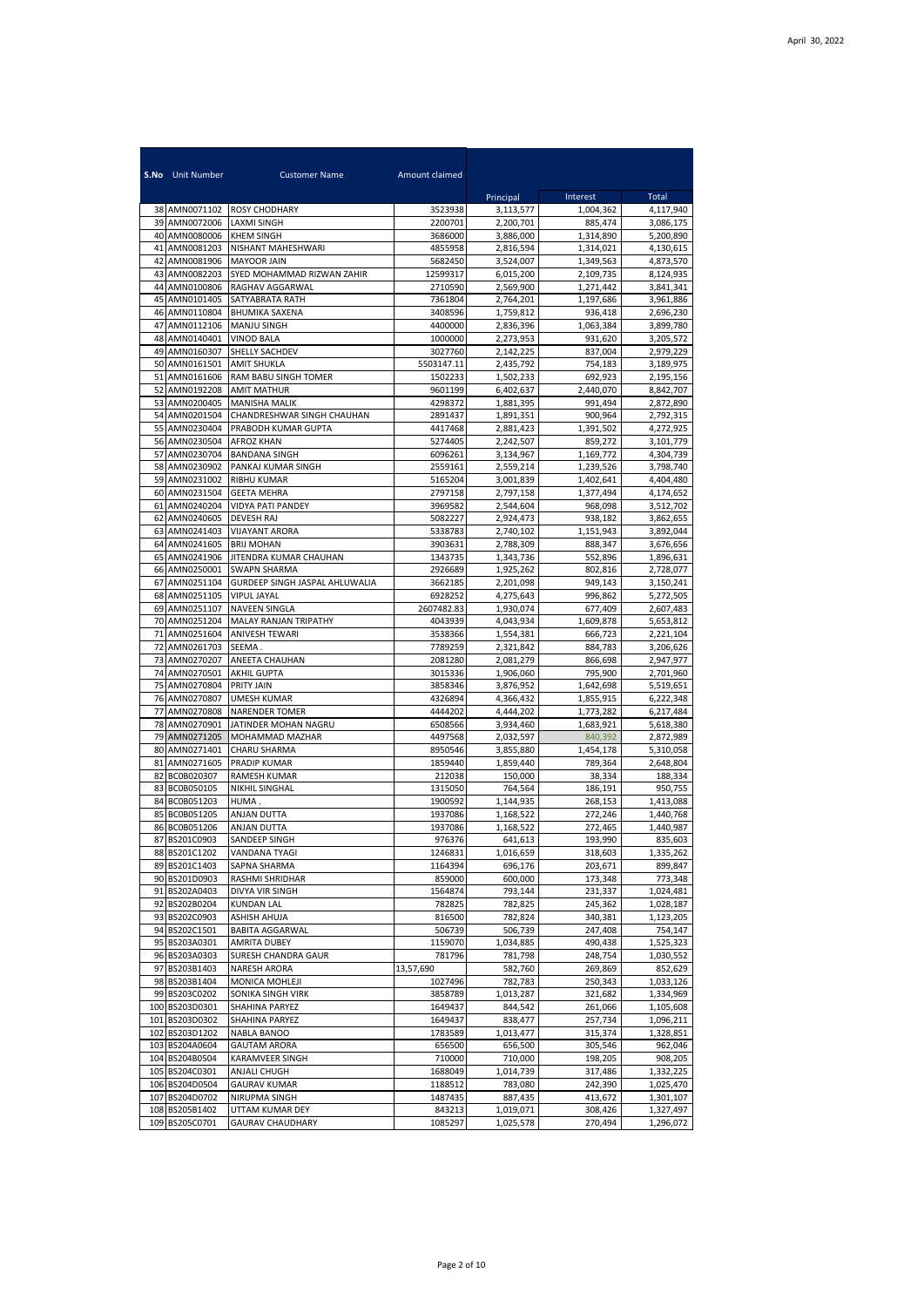|            | <b>S.No</b> Unit Number          | <b>Customer Name</b>                            | Amount claimed        |                        |                        |                        |
|------------|----------------------------------|-------------------------------------------------|-----------------------|------------------------|------------------------|------------------------|
|            |                                  |                                                 |                       | Principal              | Interest               | Total                  |
|            | 110 BS205C0703                   | <b>VINEET MENON</b>                             | 20072730              | 827,842                | 218,855                | 1,046,697              |
|            | 111 BS206D1004                   | <b>ABHA GUPTA</b>                               | 1058758               | 784,982                | 237,113                | 1,022,095              |
|            | 112 BS206D1102<br>113 BS206D1202 | RAVI SHANKER JALAN<br>SANDEEP MEHTA             | 1013226<br>1884174    | 1,013,227<br>1,013,440 | 317,965<br>319,051     | 1,331,192<br>1,332,490 |
| 114        | BS207A0702                       | DILIP KUMAR PAHAD SINGH                         | 666362                | 550,979                | 166,728                | 717,707                |
| 115        | BS207A1402                       | ANUGYA SINGH                                    | 2381744               | 1,018,067              | 314,655                | 1,332,722              |
|            | 116 BS207B1404                   | <b>NIKHIL ARORA</b>                             | 587118                | 587,380                | 191,215                | 778,595                |
| 117        | BS207B1502                       | WAJAHAT HUSSAIN RAFIQI                          | 1733365               | 1,013,397              | 305,884                | 1,319,281              |
| 118        | BS207D0201<br>119 GDI0040204     | HARCHARANJIT LAL<br>NAMERITA KHANNA             | 2959738<br>4386722    | 1,067,840<br>4,386,722 | 284.830<br>1,348,615   | 1,352,670<br>5,735,337 |
|            | 120 GDI0041002                   | <b>JAMIL AKHTAR</b>                             | 7854781               | 6,084,011              | 1,707,113              | 7,791,124              |
| 121        | GDI0041902                       | <b>IFTEKHAR AHMAD</b>                           | 6904279               | 6,886,782              | 1,938,832              | 8,825,614              |
| 122        | GDI0042501                       | <b>SHAGUN GUPTA</b>                             | 6942056               | 6.942.057              | 2,991,335              | 9,933,391              |
| 123        | GDI0042502                       | SIDDHARTH AGGARWAL                              | 8574642               | 6,641,087              | 1,921,351              | 8,562,438              |
| 124        | GDI0050503                       | SALMAN HAIDER                                   | 6823061               | 4,669,191              | 1,168,120              | 5,837,311              |
| 125<br>126 | GDI0060601<br>GDI0071904         | C.P. SINGH<br>PANKAJ JAWA                       | 6600000<br>11600000   | 6,606,085<br>4,750,000 | 2,045,073<br>2,037,425 | 8,651,158<br>6,787,425 |
| 127        | GDI0080404                       | <b>SAPNA GOEL</b>                               | 6757252               | 4,964,400              | 1,317,533              | 6,281,933              |
| 128        | GDI0081101                       | DEEPANSHU MITTAL                                | 6472875               | 4,790,533              | 1,085,781              | 5,876,314              |
| 129        | GDI0090202                       | PULKIT MATHUR                                   | 19000000              | 6,793,627              | 1,888,029              | 8.681.656              |
| 130        | GDI0093304                       | <b>NEHA PANDEY</b>                              | 8303905               | 4,503,905              | 1,516,093              | 6,019,998              |
| 131        | GDI0103503                       | NIKUNJ SINGH                                    | 9241062               | 6,752,230              | 1,619,822              | 8,372,052              |
| 132<br>133 | GDI0103803<br>GDI0140704         | <b>JUHI THAKUR</b><br><b>ZUBAIR AKHTAR</b>      | 6096913<br>6281096    | 4,013,959<br>4,961,685 | 878.873<br>1,337,028   | 4,892,832<br>6,298,713 |
| 134        | GDI0141904                       | PALLAVI BISHT                                   | 4900000               | 4,895,027              | 1,277,221              | 6,172,248              |
| 135        | GDI0143402                       | ARISE REINFORCEMENT PVT. LTD                    | 2557156               | 2,198,893              | 351,635                | 2,550,528              |
| 136        | GDI0153401                       | ARISE REINFORCEMENT PVT. LTD                    | 2557891               | 2,198,892              | 358,999                | 2,557,891              |
| 137        | GDI0162502                       | AJAY KUMAR NAGLE                                | 7570760               | 7,020,114              | 2,213,398              | 9,233,512              |
| 138        | GDI0172702                       | VIKRAM ADITYA WATAL                             | 7429037               | 5,391,762              | 1,610,314              | 7,002,075              |
| 139<br>140 | GDI0191704<br>GDI0201002         | <b>VISHAL AGGARWAL</b><br><b>BARNALI BARUAH</b> | 5684262<br>8955943    | 4,483,589<br>6,026,587 | 1,417,556<br>1,850,925 | 5,901,145<br>7,877,512 |
| 141        | GDI0202304                       | RAJAT SHARMA                                    | 5482749               | 4,191,916              | 1,290,833              | 5,482,749              |
| 142        | GDI0210502                       | MUKESH KUMAR SETHI                              | 11345742              | 6,958,662              | 2,631,573              | 9,590,235              |
| 143        | GDI0211402                       | <b>ROHIT ABBI</b>                               | 12911583              | 6,373,719              | 1,980,227              | 8,353,946              |
| 144        | GDI0211504                       | MEENU NAZRANI                                   | 4200000               | 4,201,694              | 1,564,055              | 5,765,749              |
| 145        | GDI0212502                       | AVINASH KANODIA                                 | 6385397               | 6,385,397              | 1,518,633              | 7,904,030              |
| 147        | 146 GDI0212602<br>GDI0213303     | <b>VIKRAM KANODIA</b><br>VIKAS MARWAHA          | 6679836<br>6096133    | 6,679,836<br>4,709,508 | 1,560,568<br>1,386,625 | 8,240,404<br>6,096,133 |
| 148        | GDI0221103                       | <b>KUNAL JINDAL</b>                             | 5511457               | 3,466,110              | 1,259,295              | 4,725,405              |
| 149        | GDI0233202                       | VIRENDER SINGH YADAV                            | 6545506               | 4,677,596              | 1,186,745              | 5,864,342              |
|            | 150 GDI0241503                   | AMIT KUMAR GOVIL                                | 6496957               | 4,445,970              | 1,529,141              | 5,975,112              |
| 151        | GDI0252204                       | INVESTORS CLINIC INFRATECH PVT LTD              | 5271577               | 3,114,191              | 1,082,572              | 4,196,763              |
| 152<br>153 | GDI0253102                       | <b>PRINCE THAKUR</b><br>PUJA JAGGI              | 4933592<br>3954060    | 2,649,534<br>2.935.000 | 586,663                | 3,236,197              |
|            | GDI0261004<br>154 GDI0270503     | SAHIL PARVEZ GAGNANI                            | 7021433               | 4,606,792              | 881,375<br>1,567,581   | 3,816,375<br>6,174,373 |
| 155        | JSB0100011                       | <b>VIPIN KUMAR</b>                              | 4000000               | 2,236,810              | 906,956                | 3,143,766              |
| 156        | KBA0020403                       | <b>FUZAIL AHMAD</b>                             | 3102383               | 3,102,383              | 1,127,652              | 4,230,035              |
| 157        | KBA0032002                       | <b>ANKUR SINGLA</b>                             | 7887802               | 3,281,906              | 1,041,223              | 4,323,129              |
| 158        | KBA0042301                       | ABHILASHA ABASAN (P) LTD.                       | 5029438.23            | 3,628,332              | 1,401,106              | 5,029,438              |
|            | 159 KBA0050702<br>160 KBA0050902 | SEVENDRA BAHADUR SINGH<br>SANDEEP CHOWDHARY     | 6570525<br>5090329    | 2,978,693<br>2,999,289 | 1,366,536<br>1,391,930 | 4,345,230<br>4,391,219 |
| 161        | KBA0060302                       | AMAN KAPOOR                                     | 6508564               | 3,360,937              | 1,802,197              | 5,163,134              |
|            | 162 KBA0071402                   | NEELAM SINGH                                    | 4891088               | 4,891,088              | 2,137,591              | 7,028,679              |
|            | 163 KBA0071603                   | RAMA SHANKER GOYAL                              | 8572584               | 5,022,323              | 2,104,859              | 7,127,182              |
|            | 164 KBA0072401                   | MEETALI SAWHNEY                                 | 5777419               | 5,307,088              | 2,849,204              | 8,156,292              |
| 165        | KBA0072704                       | PROMOD VOHRA                                    | 4852350               | 4,571,780              | 2,395,522              | 6,967,302              |
|            | 166 KBA0072802<br>167 KBA0081901 | RAJNEESH VOHRA<br>MANISH KHANNA                 | 16349632<br>5069396   | 5,100,000<br>5,194,783 | 2,074,872<br>2,864,341 | 7,174,872<br>8,059,124 |
|            | 168 KBA0082403                   | ATUL AGARWAL                                    | 8874566               | 5,091,319              | 2,221,113              | 7,312,432              |
|            | 169 KBA0090704                   | RANJANA DEVI JITANI                             | 4950000               | 2,987,329              | 1,184,830              | 4,172,158              |
|            | 170 KBA0091801                   | <b>JYOTIKKA</b>                                 | 2783325               | 2,783,325              | 1,531,435              | 4,314,760              |
|            | 171 KBA0100004                   | SUNIL                                           | 2003725               | 1,740,256              | 957,738                | 2,697,994              |
|            | 172 KBA0100706                   | <b>BHUPENDRA KUMAR</b>                          | 2110185               | 1,912,695              | 669,786                | 2,582,481              |
|            | 173 KBA0101201<br>174 KBA0101601 | ANIL BAJAJ<br>RITA RANI GOYAL                   | 2701392.53<br>3120669 | 1,811,318<br>1,814,344 | 722,540<br>701,353     | 2,533,858<br>2,515,697 |
|            | 175 KBA0101707                   | KIRAN LATA VADHERA                              | 3825000               | 1,800,000              | 765,284                | 2,565,284              |
|            | 176 KBA0110102                   | <b>MAYANK GUPTA</b>                             | 3651450               | 3,009,952              | 1,196,247              | 4,206,200              |
|            | 177 KBA0120104                   | KAPIL KOMAL JAWA                                | 4701906               | 4,829,656              | 1,915,245              | 6,744,901              |
|            | 178 KBA0121403                   | SUSHMA NARULA                                   | 4741107               | 4,741,108              | 1,912,592              | 6,653,700              |
|            | 179 KBA0121404<br>180 KBA0150803 | NIRMALIIT SINGH NARULA<br>UJJWALIT RAJ          | 4943049<br>7000000    | 4,743,049<br>3,793,933 | 1,916,726<br>2,124,452 | 6,659,776<br>5,918,385 |
|            | 181 KBA0151702                   | DEEPA KHANNA                                    | 8053254               | 3,893,731              | 1,582,825              | 5,476,556              |
|            |                                  |                                                 |                       |                        |                        |                        |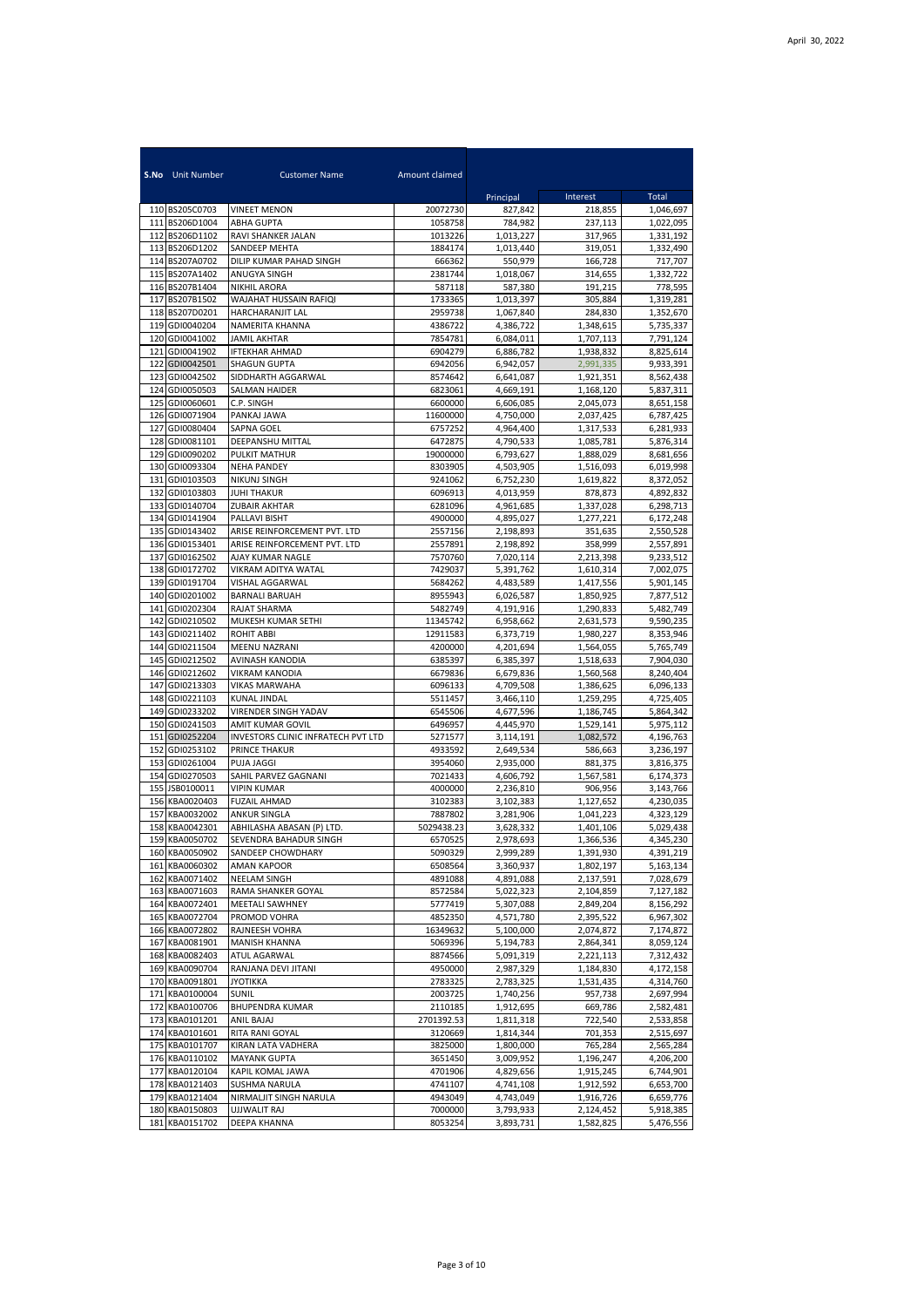|            | <b>S.No</b> Unit Number          | <b>Customer Name</b>                         | Amount claimed         |                        |                        |                         |
|------------|----------------------------------|----------------------------------------------|------------------------|------------------------|------------------------|-------------------------|
|            |                                  |                                              |                        | Principal              | Interest               | Total                   |
| 183        | 182 KBA0160501<br>KBA0161103     | <b>ANMOL GUPTA</b><br>RACHNA AGARWAL         | 4287405<br>3500000     | 4,281,204<br>3,675,133 | 1,993,223<br>1,485,057 | 6,274,427<br>5,160,190  |
| 184        | KBA0161701                       | RAKESH KAPILA                                | 7321221                | 4,183,556              | 1.936.272              | 6,119,827               |
| 185        | KBA0181901                       | JAYADEEP AURORA                              | 24441199               | 13,167,987             | 5,179,704              | 18,347,691              |
| 186        | KBA0200104                       | HARISH KUMAR GULATI                          | 13111843               | 5,650,237              | 2,799,823              | 8,450,060               |
| 187        | KBA0201802                       | <b>IDE ETE</b>                               | 6539703                | 5,739,604              | 2,449,582              | 8,189,185               |
| 188        | KBA0210001                       | SHOBHA RANI                                  | 6555024                | 4,155,732              | 1,530,502              | 5,686,234               |
| 189<br>190 | KBA0212103<br>KBA0212301         | RITESH KUMAR<br>VIJAY ANANTHAKRISHNAN        | 4614588<br>7649128     | 5,351,213<br>8,185,000 | 2,765,036<br>2,954,017 | 8,116,249<br>11,139,017 |
| 191        | KBA0212501                       | <b>INDU PAREEK</b>                           | 13615566               | 14,218,600             | 4,284,641              | 18,503,241              |
| 192        | KBA0222702                       | HIMANSHU LOHIYA                              | 17303416               | 17,303,416             | 5,086,747              | 22.390.162              |
| 193        | KCA0010704                       | <b>UPDESH GUPTA</b>                          | 6206625                | 3,512,146              | 1,818,787              | 5,330,934               |
| 194        | KCA0020401                       | <b>SHAHID AKHTAR</b>                         | 9194266                | 6,375,000              | 2,819,266              | 9,194,266               |
| 195        | KCA0020603                       | JITENDER KUMAR TYAGI                         | 5491637                | 3,805,000              | 1,661,783              | 5,466,783               |
| 196<br>197 | KCA0030406<br>KCA0037A07         | <b>VANSH TREHAN</b><br>A SRINIVAS RAO        | 7147543<br><b>NAM</b>  | 3,583,590<br>4,715,015 | 2,378,702<br>2,592,451 | 5,962,292<br>7,307,466  |
| 198        | KCA0050406                       | <b>GEETANSH KAPOOR</b>                       | 3500000                | 3,433,224              | 1,783,923              | 5,217,147               |
| 199        | KCA0050604                       | <b>SUSHIL PRAKASH</b>                        | 6493534                | 3,313,028              | 2,073,162              | 5,386,190               |
| 200        | KCA0050807                       | TARIQUE HASHMAT                              | 3298425                | 2,777,858              | 1,808,244              | 4,586,102               |
| 201        | KCA0081004                       | <b>AJAY SINGH</b>                            | 7135206                | 4,440,129              | 2,313,796              | 6,753,924               |
| 202        | KCA0091204                       | ABHISHEK SHARMA                              | 9598234                | 5,451,015              | 2,669,398              | 8,120,413               |
| 203<br>204 | KCA0101603<br>KCB0020505         | RAMESH KUMAR<br><b>ALOK GUPTA</b>            | 5084052<br>10714825    | 4,664,268<br>5,491,749 | 1,307,632              | 5,971,900               |
| 205        | KCB0030707                       | SMITA SINHA                                  | 8762470                | 4,220,091              | 2,752,922<br>2,665,922 | 8,244,670<br>6,886,013  |
| 206        | KCB0031206                       | ATUL KUMAR SHARMA                            | <b>NAM</b>             | 5.750.000              | 2,015,638              | 7,765,638               |
| 207        | KCB0031505                       | PANKAJ GAUTAM                                | 11711963               | 4,879,329              | 2,493,223              | 7,372,552               |
| 208        | KCB0041806                       | JASVINDER KAUR.                              | 6537647                | 3,770,652              | 1,201,729              | 4,972,381               |
| 209        | KCB0050101                       | ANUJ KAUSHAL                                 | 9150167                | 4,838,797              | 2,408,292              | 7,247,089               |
| 210        | KCD0050902                       | MINU KUMARI                                  | 8550365                | 5,489,075              | 1,809,757              | 7,298,832               |
| 211<br>212 | KCD0061004<br>KD00021103         | <b>HEENA KAUSAR</b><br>APARNA NAMBIAR        | 10090012<br>5432126.36 | 5,992,703<br>3,158,213 | 2,130,515<br>1,519,042 | 8,123,218<br>4,677,255  |
| 213        | KD00030401                       | MUKESH KUMAR                                 | 7164070                | 4,840,587              | 1,879,143              | 6,719,730               |
| 214        | KD00030403                       | ROHIT SOOD                                   | 2788908                | 2,788,908              | 1,296,877              | 4,085,785               |
| 215        | KI00010205                       | HARI SHANKAR SINGH SENGAR                    | 5428499                | 5,008,678              | 1,870,191              | 6,878,868               |
| 216        | KM00100201                       | MOHAMMAD ASIF HAIDER                         | 4445560                | 4,502,556              | 1,763,370              | 6,265,926               |
| 217<br>218 | KM00141402<br>KM00161605         | ASHWANI KUMAR MAINI<br><b>GUNJAN AGARWAL</b> | 3981695<br>7425427     | 3,981,695<br>4,439,610 | 1,705,542<br>1,921,691 | 5,687,237<br>6,361,301  |
| 219        | KM00170702                       | AJIT SINGH WARAICH                           | 4982120.09             | 3,580,963              | 1,401,157              | 4,982,120               |
|            | 220 KM00200101                   | <b>IPSA RATHA</b>                            | 3818997                | 3,447,108              | 1,492,908              | 4,940,016               |
| 221        | KM00200201                       | NEETU JAGLAN                                 | 4958392                | 3,960,000              | 760,898                | 4,720,898               |
| 222        | KM00241101                       | KRIPA SHANKER PANDEY                         | 12553335               | 4,306,777              | 2,085,955              | 6,392,731               |
| 223        | KM00241501                       | ADITYA KUMAR SHARMA                          | 3836669                | 3,839,095              | 2,025,250              | 5,864,344               |
| 224<br>225 | KM00241502<br>KM00250604         | <b>BHARTI MISHRA</b><br>SABAH IMAM           | 1,03,68,862<br>7025632 | 4,068,862<br>3,679,750 | 2,115,351<br>2,228,645 | 6,184,213<br>5,908,395  |
| 226        | KM00250803                       | DINESH KUMAR SETHI                           | 3937501                | 3,937,501              | 2,437,428              | 6,374,929               |
| 227        | KM00301402                       | NEHA BHATNAGAR                               | 6700669                | 3,830,300              | 1,181,110              | 5,011,410               |
| 228        | KM00310301                       | RITUPARNA CHATTERJEE                         | 4761638                | 2,675,098              | 1,387,433              | 4,062,531               |
| 229        | KM00321102                       | NONA WALIA                                   | 3000000                | 2,785,798              | 1,411,504              | 4,197,302               |
| 230        | KM00341503                       | <b>MANISHA SINGH</b>                         | 4570304                | 3,074,512              | 1,225,810              | 4,300,321               |
|            | 231 KM00360103 SAROJ DANI        | <b>LALIT GARG</b>                            | 4583231                | 2,758,693              | 1,238,574              | 3,997,267               |
|            | 232 KM00360503<br>233 KM00370407 | URMILA DEVI                                  | 7571427.81<br>3120469  | 2,722,484<br>2,708,625 | 1,177,340<br>1,289,615 | 3,899,824<br>3,998,239  |
|            | 234 KM00431106                   | RAHUL TIWARI                                 | 4740638.765            | 2,421,168              | 1,281,105              | 3,702,273               |
|            | 235 KM00440403                   | <b>MANVAR SINGH</b>                          | 4500000                | 2,307,788              | 1,357,032              | 3,664,820               |
|            | 236 KM00440704                   | ASHUTOSH SARAN                               | 4515454                | 2,351,308              | 1,442,765              | 3,794,073               |
|            | 237 KM00440805                   | LOKENDER SINGH TEVATHIYA                     | 4805342                | 2,737,327              | 1,349,843              | 4,087,170               |
|            | 238 KM00441608                   | <b>GURPREET SINGH SANDHU</b>                 | 4351312                | 2,596,793              | 1,229,198              | 3,825,991               |
|            | 239 KM00450302<br>240 KM00450308 | YASH ARON<br><b>SANJAY GUPTA</b>             | 4593648<br>2290673     | 2,658,322<br>2,242,886 | 1,252,574<br>1,056,697 | 3,910,896<br>3,299,583  |
|            | 241 KM00450402                   | <b>SURYBHAN SINGH</b>                        | 2658684                | 2,658,685              | 1,254,634              | 3,913,319               |
|            | 242 KM00451207                   | SHOBHIT YADAV                                | 5623479                | 2,632,206              | 919,842                | 3,552,048               |
|            | 243 KM00451208                   | SANJEET KUMAR CHOUBEY                        | 4109810                | 2,197,755              | 1,306,491              | 3,504,246               |
|            | 244 KM00460203                   | GURUARIBAM SEVANANDA SHARMA                  | 3074950                | 2,700,231              | 1,222,955              | 3,923,186               |
|            | 245 KM00460206                   | NINGTHOUJAM DHINEL SINGH                     | 4388657                | 2,591,429              | 1,144,756              | 3,736,185               |
|            | 246 KM00460208                   | ARUN YENDREMBA                               | 4518823                | 2,659,668              | 1,235,487              | 3,895,156               |
|            | 247 KM00470104<br>248 KM00470403 | YUNUS ALI<br>ASHWANI KUMAR                   | 5099514<br>2534086     | 2,609,354<br>2,534,087 | 1,081,201<br>1,316,784 | 3,690,555<br>3,850,872  |
|            | 249 KM00470604                   | URMILA SINGHAL                               | 4964118.799            | 2,541,669              | 1,166,194              | 3,707,864               |
|            | 250 KM00470608                   | RAVI KANT GAUR                               | 6795356                | 2,891,659              | 1,158,992              | 4,050,651               |
|            | 251 KM00470708                   | <b>ELLEN BECK</b>                            | 12442901               | 2,525,385              | 1,251,252              | 3,776,637               |
|            | 252 KM00541103                   | <b>GAJENDRA SHUKLA</b>                       | 5206025                | 3,729,739              | 1,476,286              | 5,206,025               |
|            | 253 KM00541204                   | KAMAL KISHOR JHA                             | 9834633                | 4,484,730              | 1,878,029              | 6,362,759               |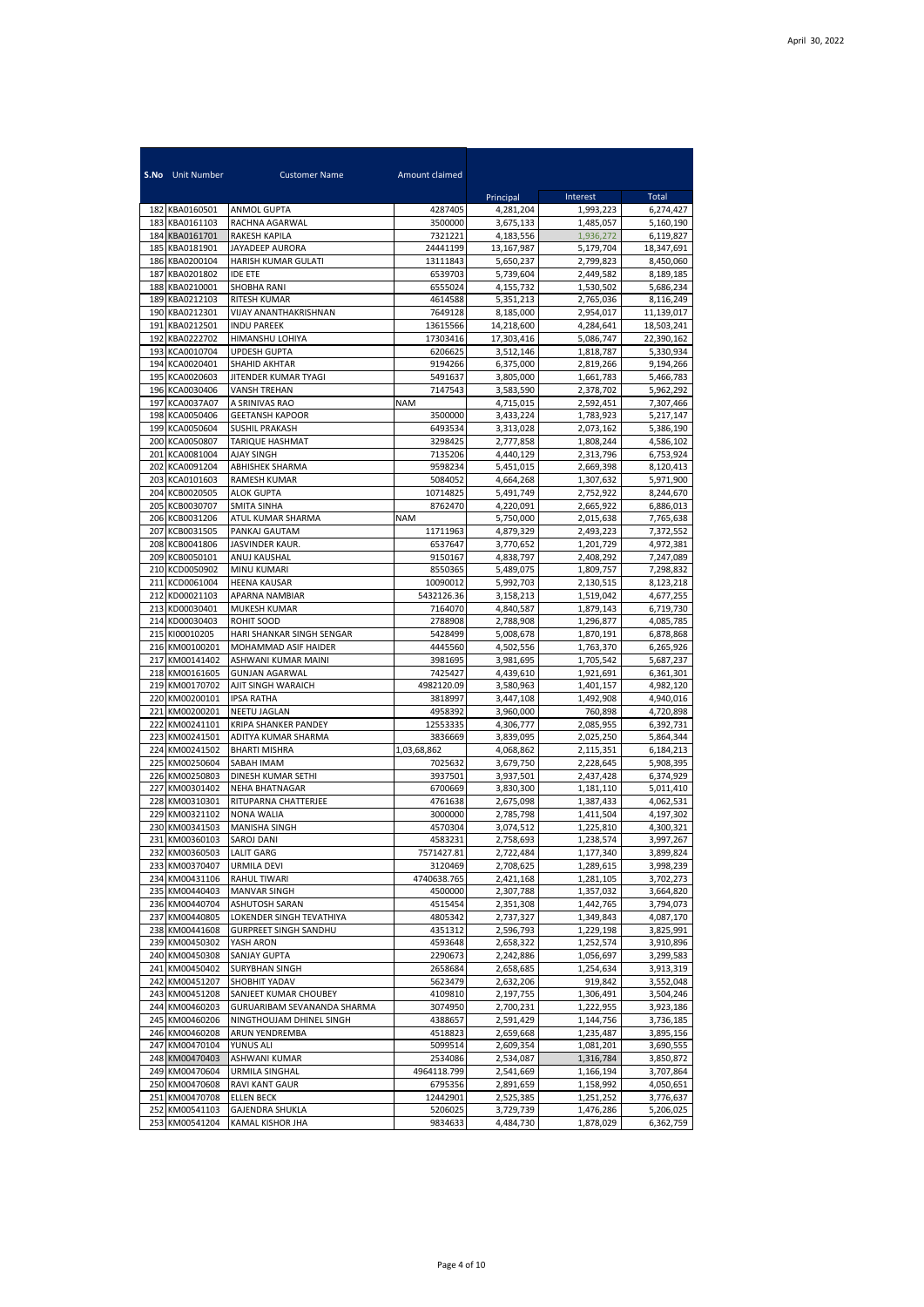|            | <b>S.No</b> Unit Number          | <b>Customer Name</b>                         | Amount claimed      |                        |                        |                        |
|------------|----------------------------------|----------------------------------------------|---------------------|------------------------|------------------------|------------------------|
|            |                                  |                                              |                     | Principal              | Interest               | Total                  |
|            | 254 KM00550901                   | <b>KISHOR KUMAR TEWARY</b>                   | 8888805             | 1,489,320              | 883,164                | 2,372,484              |
| 255        | KM00791904<br>256 KM00580403     | SEEMA SINGH<br><b>ALKA SHRIVASTAV</b>        | 6575908<br>4005448  | 1,480,150<br>4,073,037 | 842,600<br>1,700,605   | 2,322,750<br>5,773,642 |
| 257        | KM00581103                       | <b>BRAJ RAJ SINGH</b>                        | 5084590             | 3.128.022              | 1,186,138              | 4.314.160              |
| 258        | KM00581104                       | SHOBHA CHAUDHARY                             | 5046117             | 3,120,850              | 1,098,597              | 4,219,447              |
| 259        | KM00581702                       | <b>GANESH SAJWAN</b>                         | 3889430             | 3,889,431              | 2,034,346              | 5,923,777              |
|            | 260 KM00590502                   | <b>HEMU NARANG</b>                           | 4149650             | 1,490,652              | 754,699                | 2,245,351              |
| 261        | KM00591502                       | RAJINDER KAUR JUNEJA                         | 1459220             | 1,459,220              | 823,985                | 2,283,205              |
| 262<br>263 | KM00601101<br>KM00610404         | REETA OBEROI<br>YASH BHADRA SINGH            | 0<br>3988195        | 3,800,501<br>3,991,190 | 1,721,187<br>1,939,556 | 5,521,688<br>5,930,746 |
| 264        | KM00620502                       | ANIL KUMAR                                   | 5920000             | 3,457,776              | 2,083,053              | 5,540,829              |
| 265        | KM00650303                       | FIROZ ALAM KHAN                              | 13321120            | 3,995,050              | 1,743,603              | 5,738,652              |
| 266        | KM00651604                       | JAYASREE SEN                                 | 4295060             | 3,945,143              | 1,715,259              | 5,660,402              |
| 267        | KM00660202                       | PREETI SINGH                                 | 4107796             | 4,107,797              | 1,827,227              | 5,935,024              |
| 268        | KM00661404                       | BHUVNESH CHAUDHARY                           | 3999336             | 3,999,335              | 1,804,428              | 5,803,764              |
| 269        | KM00670003                       | <b>GOVIND SINGH</b>                          | 4149650             | 3,844,804              | 1,600,294              | 5,445,098              |
| 270<br>271 | KM00670904<br>KM00671204         | RAKESH SHARMA<br><b>BHUPESH ANEJA</b>        | 6838948<br>8341536  | 4,004,500<br>3,800,006 | 2,079,156<br>1,737,420 | 6,083,656<br>5,537,426 |
| 272        | KM00671801                       | <b>BODH RAJ ARORA</b>                        | 2965273             | 2,874,235              | 1,572,833              | 4,447,068              |
| 273        | KM00681202                       | <b>GHUFRAN ALI AZAD</b>                      | 6080000             | 3,080,000              | 1,775,632              | 4,855,632              |
| 274        | KM00690703                       | JATIN KOHLI                                  | 2771845             | 2.971.845              | 1,799,628              | 4,771,473              |
| 275        | KM00691605                       | <b>SUDIP KUMAR SINHA</b>                     | 3729221             | 3,812,667              | 1,723,599              | 5,536,267              |
| 276        | KM00720101                       | RAJU                                         | 8500000             | 4,100,000              | 1,327,920              | 5,427,920              |
| 277        | KM00720702                       | <b>PUSHKAR SINGH</b>                         | 3766162             | 4,035,240              | 2,040,365              | 6,075,604              |
| 278        | KM00740201                       | <b>ALOK NAGORY</b>                           | 4381054             | 4,381,054              | 1,889,416              | 6,270,470              |
| 280        | 279 KM00740403<br>KM00740702     | <b>ASLAM JAMEEL</b><br>RUBINA TABASSUM HASAN | 6496674<br>3898051  | 3,929,307<br>3,813,749 | 1,776,034<br>1,836,486 | 5,705,341<br>5,650,235 |
| 281        | KM00740704                       | <b>MAHABAL PRASAD</b>                        | 5657441             | 3,881,630              | 1,752,042              | 5,633,672              |
| 282        | KM00751006                       | HARINDER KUMAR ANAND                         | 5424368             | 3,509,138              | 1,915,230              | 5,424,368              |
| 283        | KM00751506                       | ANUJ BATRA                                   | 2615100             | 2,615,100              | 1,417,171              | 4,032,271              |
| 284        | KM00770502                       | HARPAL SINGH TANWAR                          | 7463378             | 4,354,340              | 2,052,001              | 6,406,341              |
| 285        | KM00781501                       | PRADIP KUMAR ROUTH                           | 10685345            | 5,807,344              | 2,350,383              | 8,157,727              |
| 286        | KM00790403                       | <b>SUMI SHARMAH</b>                          | 4835874             | 4,835,874              | 1,515,115              | 6,350,990              |
| 287<br>288 | KM00800201<br>KM00800203         | NEELIMA ANEJA JAGADESAN<br>RADHA BAJAJ       | 5000746<br>14029398 | 5,000,746              | 2,345,477<br>1,893,443 | 7,346,223              |
| 289        | KM00800401                       | PRABHU JEE PRASAD                            | 5478006             | 4,627,181<br>5,478,006 | 1,741,776              | 6,520,623<br>7,219,782 |
|            | 290 KM072A0103                   | <b>IMADUL ISLAM</b>                          | 5200766             | 4,068,898              | 1,192,663              | 5,261,561              |
| 291        | KM072A0203                       | ATIQUR REHMAN                                | 3790808             | 3,790,808              | 1,515,092              | 5,305,901              |
| 292        | KM072A1901                       | ARHAM ATIQ                                   | 4033711             | 4,033,711              | 1,680,986              | 5,714,697              |
| 293        | KM072B0301                       | SHREE RAM SHAH                               | 5722502             | 3,530,948              | 1,434,894              | 4,965,842              |
|            | 294 KM072B1704                   | PAWAN KUMAR SHARMA                           | 3320456             | 3,416,423              | 1,408,574              | 4,824,997              |
| 295<br>296 | KM072C0203<br>KM072C0301         | RAJESH KUMAR SHARMA<br>BHASKARA RAO KAMMA    | 3823361<br>5138196  | 1,415,209<br>2,744,312 | 533,942<br>1,484,821   | 1,949,152<br>4,229,133 |
| 297        | KM072C0605                       | WAZID ALI AHMED                              | 3736146             | 2,627,184              | 1,033,052              | 3,660,236              |
| 298        | KM072C0801                       | PREETI BALA                                  | 3944996             | 2,694,100              | 1,250,896              | 3,944,996              |
| 299        | KM079B1203                       | PRIYESH RAJ                                  | 3108842             | 3,313,992              | 1,792,688              | 5,106,680              |
|            | 300 KNG0020005                   | SAURABH KUMAR                                | 6561377             | 5,953,440              | 2,063,918              | 8,017,358              |
| 301        | KNG0030701                       | OM PRAKASH DAU                               | 4273277             | 4,273,277              | 1.432.266              | 5,705,543              |
| 302        | KNG0031406                       | <b>TARA CHAND</b>                            | 6723838             | 3,727,584              | 2,178,850              | 5,906,434              |
|            | 303 KNG0031902<br>304 KO00020801 | VISHAL PAN I<br>SHABBIR KHAN                 | 5432731<br>6039174  | 5,432,732<br>5,414,874 | 47,629<br>2,244,663    | 5,480,361<br>7,659,537 |
|            | 305 KPA0020004                   | <b>BIMAL SINGH RAWAT</b>                     | 4200731             | 2,714,362              | 1,486,369              | 4,200,731              |
|            | 306 KPA0020702                   | DHEERAJ GARG                                 | 4304876             | 3,051,550              | 1,214,410              | 4,265,959              |
|            | 307 KPA0060105                   | SINGH YESH PAL                               | 3156248             | 3,154,457              | 1,249,945              | 4,404,402              |
|            | 308 KPA0060903                   | GOVIND SINGH NIRANJAN                        | 5921537             | 4,189,985              | 1,680,588              | 5,870,573              |
|            | 309 KPA0061001                   | SHASHI ARORA                                 | 4649681             | 2,794,980              | 1,297,992              | 4,092,972              |
|            | 310 KPA0061702                   | AMIT SRIVASTAVA                              | 4948829             | 3,063,000              | 1,212,150              | 4,275,150              |
|            | 311 KPA0070105<br>312 KPA0070203 | RUCHIR VERMA<br>SHIVANI                      | 7090017<br>1424411  | 4,411,622<br>3,140,339 | 1,750,519<br>1,437,716 | 6,162,141<br>4,578,055 |
|            | 313 KPA0070601                   | ARVINDRA SINGH BAGHEL                        | 3765270             | 1,269,796              | 555,811                | 1,825,607              |
|            | 314 KPA0071005                   | KAWALJEET SINGH DUGGAL                       | 6955636             | 4,062,633              | 1,926,402              | 5,989,035              |
|            | 315 KPA0071204                   | SANJAY KUMAR AGARWAL                         | 6660898.95          | 4,290,865              | 2,370,034              | 6,660,899              |
|            | 316 KPA0071703                   | RUDRA PRATAP SINGH                           | 3903517             | 3,903,517              | 2,215,234              | 6,118,751              |
|            | 317 KPA0080804                   | <b>KANISHK SINGH</b>                         | 5885744             | 4,162,065              | 1,612,575              | 5,774,640              |
|            | 318 KPA0090004                   | <b>SUMIT HANDA</b>                           | 5607842             | 2,926,446              | 1,303,304              | 4,229,750              |
|            | 319 KPA0090601<br>320 KPA0091702 | ARCHANA GUPTA<br>ROBIN JAIN                  | 3900000<br>5594057  | 4,045,000<br>3,546,590 | 1,300,985<br>1,287,864 | 5,345,985<br>4,834,454 |
|            | 321 KPA0100304                   | <b>NITIN DABAS</b>                           | 15753375            | 4,536,129              | 1,674,984              | 6,211,113              |
| 322        | KPA0110204                       | VIJAY CHUGH                                  | 5278315             | 4,048,249              | 2,278,470              | 6,326,718              |
|            | 323 KPA0110504                   | <b>AATISH GOEL</b>                           | 7150849             | 4,387,064              | 1,797,880              | 6,184,944              |
|            | 324 KPA0111203                   | PRADEEP SHARMA                               | 7199115             | 3,917,276              | 2,187,120              | 6,104,395              |
|            | 325 KPA0111806                   | SHIPRA DUTTA                                 | 6432445             | 4,632,439              | 1,800,006              | 6,432,445              |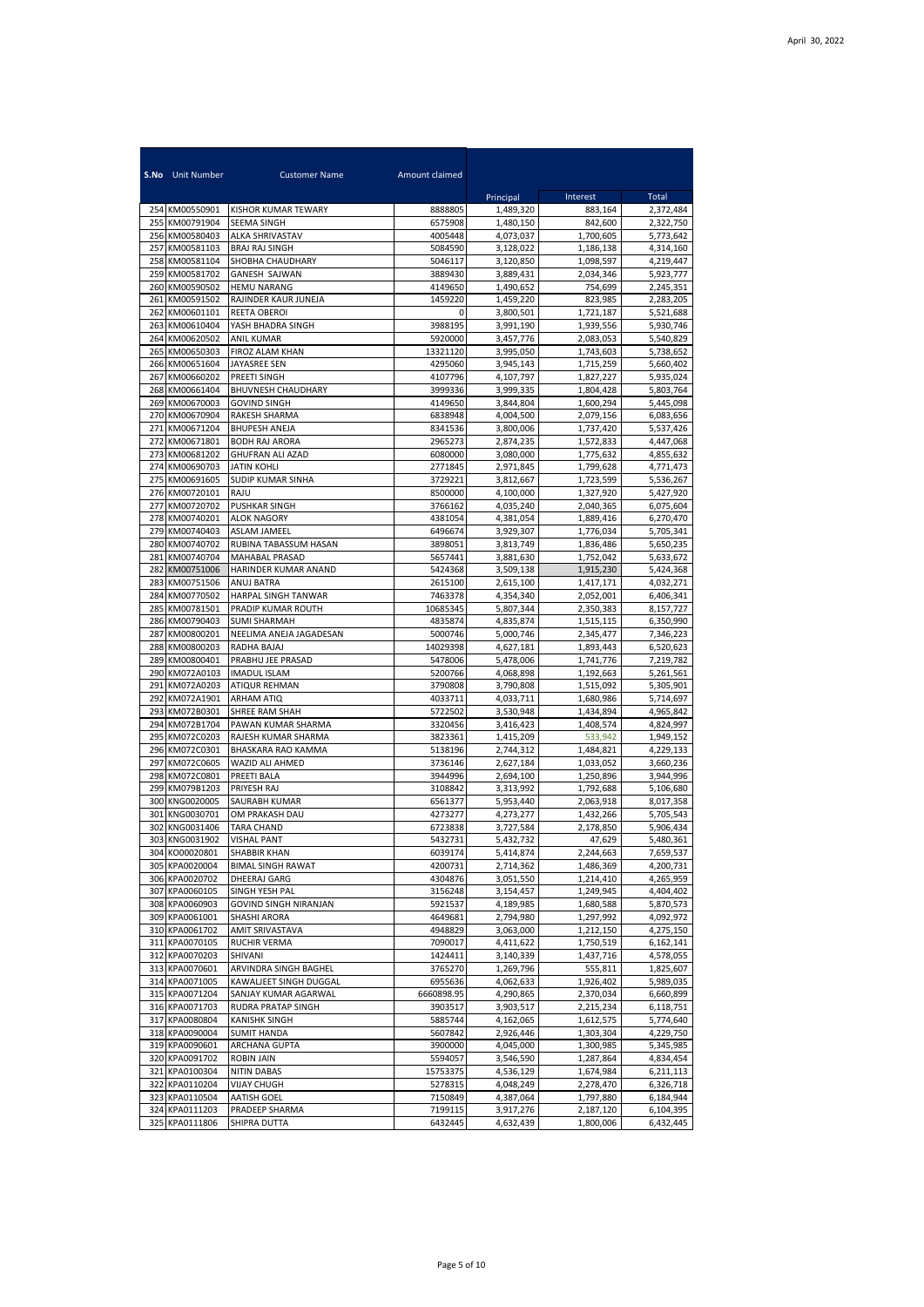|            | <b>S.No</b> Unit Number          | <b>Customer Name</b>                      | Amount claimed         |                        |                        |                         |
|------------|----------------------------------|-------------------------------------------|------------------------|------------------------|------------------------|-------------------------|
|            |                                  |                                           |                        | Principal              | Interest               | Total                   |
| 327        | 326 KPA0120303<br>KPA0121101     | SAGIR ANSARI<br>JAGDEEP SINGH             | 3640816<br>4911000     | 3,371,126<br>4,307,170 | 1,553,786<br>1.695.245 | 4,924,912<br>6.002.415  |
| 328        | KPA0140104                       | M. RAZI ANWAR                             | 4394449                | 4,414,263              | 1,605,094              | 6,019,357               |
| 329        | KPA0151901                       | SANJOY KUMAR SURROY                       | 6866710                | 5,439,663              | 1,556,551              | 6,996,214               |
| 330        | KPA0160302                       | PRASHANT SINGH                            | 7544673                | 4,241,165              | 2,202,296              | 6,443,461               |
| 331        | KPA0160806                       | ROHIT GOGNA                               | 5311815                | 4,255,815              | 2,153,988              | 6,409,803               |
| 332        | KPA0161406                       | RITA DIXIT                                | 6521795                | 3,993,539              | 1,652,158              | 5,645,698               |
| 333        | KPA0161603                       | RAKESH KUMAR ARYA<br><b>BHASKAR SAINI</b> | 3061910                | 3,061,911              | 1,223,813              | 4,285,723               |
| 334<br>335 | KPH0010804<br>KPH0011603         | <b>RAJAT SHARMA</b>                       | 8630729<br>8508900     | 4,798,672<br>5,081,494 | 2,567,641<br>2,389,839 | 7,366,313<br>7,471,333  |
| 336        | KPH0020302                       | SHAIKH MOHAMMAD ZAHIRUDDIN                | 10000000               | 4,338,246              | 2,357,251              | 6,695,497               |
| 337        | KPH0022001                       | <b>VIVEK SRIVASTAVA</b>                   | 13123380.69            | 8.095.883              | 3,315,582              | 11,411,465              |
| 338        | KRH0010601                       | PERMINDER SINGH PAHWA                     | 8668375                | 8,668,371              | 2,465,875              | 11,134,246              |
| 339        | KRH0010804                       | SANGEETA ARORA                            | 11977578               | 7,973,589              | 2,273,006              | 10,246,595              |
| 340        | KRH0012201                       | AMIT SHARMA                               | 12458302               | 7,477,221              | 2,428,951              | 9,906,173               |
| 341        | KRH0021704                       | MUKESH KUMAR GARG                         | 8201371                | 8,201,371              | 3,498,464              | 11,699,835              |
| 342<br>343 | KRH0030904<br>KRH0031403         | SACHIN GROVER<br><b>SUSHANT DAYAL</b>     | 11773027<br>4568085    | 7,148,180<br>4,775,499 | 3,069,860<br>1,511,280 | 10,218,040<br>6,286,779 |
| 344        | KRH0041204                       | MANZOOR AHMED WALVIR                      | 7744301                | 5,692,168              | 2,003,460              | 7,695,628               |
| 345        | KRH0052404                       | RAJ KUMARI SHARMA                         | 6797577                | 5.289.945              | 1,869,284              | 7,159,229               |
| 346        | KRH0053104                       | <b>INVESTORS CLINIC INFRATECH PVT LTD</b> | 8067423                | 4,832,564              | 1,695,465              | 6,528,029               |
| 347        | KRH0060304                       | ANKIT PAHUJA                              | 3349750                | 3,349,751              | 1,335,977              | 4,685,728               |
| 348        | KRH0061602                       | PRIYANKA RAI                              | 5281571                | 3,335,777              | 1,239,163              | 4,574,939               |
| 349        | KRH0070604                       | PIYUSH GARG                               | 6164931                | 3,317,867              | 1,344,098              | 4,661,966               |
| 350<br>351 | KRH0071202<br>KRH0080302         | SHREYANS SINGH<br>NEERAV BANSAL           | 3434871<br>8994285.84  | 3,434,871<br>5,356,273 | 1,376,376<br>2,297,268 | 4,811,246               |
| 352        | KRH0081702                       | <b>ROHIT JAIN</b>                         | 3001029                | 2,111,357              | 855,436                | 7,653,541<br>2,966,793  |
| 353        | KRH0091704                       | SYMA AHMED                                | 12881384               | 4,787,076              | 1,723,539              | 6,510,615               |
| 354        | KRH0100601                       | <b>VIKAS GUPTA</b>                        | 6682425                | 4,707,116              | 1,988,678              | 6,695,794               |
| 355        | KRH0101504                       | VIVEK KUMAR DWIVEDI                       | 5811033                | 4,777,251              | 2,048,907              | 6,826,158               |
| 356        | KRH0101702                       | <b>VINEET SHARMA</b>                      | 4756474                | 4,756,475              | 2,037,158              | 6,793,633               |
| 357        | KRH0102201                       | PRAMOD KUMAR BEHL                         | 6164213                | 4,559,813              | 1,515,929              | 6,075,742               |
| 358        | KRH0102303                       | <b>MOHD ARIF</b>                          | 6038432                | 4,528,113              | 1,490,543              | 6,018,656               |
| 359<br>360 | KRH0102502<br>KRH0111702         | ANINDYA CHATTERJEE<br><b>NITIN SUNEJA</b> | 5795825<br>7203604.154 | 4,405,692<br>4,847,658 | 1,390,133<br>1,604,622 | 5,795,825<br>6,452,281  |
| 361        | KRH0112004                       | <b>GAURAV GUPTA</b>                       | 6491823                | 4,697,998              | 1,542,993              | 6,240,991               |
| 362        | KRH0120004                       | VEENA MUNSHI                              | 6403648                | 4,702,486              | 1,362,114              | 6,064,600               |
| 363        | KRH0122701                       | MANISH KUMAR GAURAV                       | 5691679                | 4,556,239              | 1,326,238              | 5,882,477               |
|            | 364 KRH0122702                   | PRASUM KUMAR PARAG                        | 5083163                | 4,358,976              | 1,285,668              | 5,644,644               |
| 365        | KRH0122703                       | MEENAKSHI KHANNA                          | 4555967                | 3,627,996              | 943,546                | 4,571,542               |
|            | 366 KRH0122804                   | <b>SUMIT BHATIA</b>                       | 13313386               | 10,888,086             | 3,811,229              | 14,699,315              |
| 367<br>368 | KRH0140104<br>KRH0141204         | PURNIMA MUNSHI<br>MOHD HANEEF LONE        | 7709311<br>6627921     | 5,424,119<br>4,795,580 | 1,425,506<br>1,834,584 | 6,849,625<br>6,630,164  |
| 369        | KRH0142001                       | PRIYANKA RAI                              | 7216536                | 4.769.874              | 1,577,148              | 6,347,023               |
|            | 370 KRH0142303                   | ASHU SIKKA                                | 6810944                | 4,756,246              | 1,593,554              | 6,349,800               |
| 371        | KRH0150302                       | <b>KESHEV KIRPAL KAUR</b>                 | 6691241                | 4,190,898              | 1,294,494              | 5,485,392               |
| 372        | KRH0150604                       | MAYA CHAUDHARI                            | 6819134                | 4,836,206              | 1,982,928              | 6,819,134               |
| 373        | KRH0150902                       | PRASHANT PARASHAR                         | 11171837               | 4,137,376              | 1,251,380              | 5,388,755               |
| 374        | KRH0152202                       | NEHA SAXENA                               | 6769476                | 4,126,660              | 1,266,025              | 5,392,685               |
|            | 375 KRH0160902<br>376 KRH0161103 | NEERAJ GOEL                               | 10939000<br>4347177    | 4,840,588<br>4,086,287 | 2,095,639              | 6,936,227<br>5,857,673  |
| 377        | KRH0162003                       | NEELAM AHUJA<br>RAHUL SAXENA              | 8528642                | 4,084,114              | 1,771,386<br>1,750,178 | 5,834,292               |
|            | 378 KRH0170501                   | ISHRAQ AHMED                              | 6754268                | 4,935,897              | 1,773,510              | 6,709,408               |
|            | 379 KRH0171501                   | ARIF LATIF KHAN                           | 2511984.45             | 2,094,114              | 417,870                | 2,511,984               |
|            | 380 KRH0180702                   | RIPJIT KALITA                             | 6953334                | 3,975,398              | 1,617,020              | 5,592,417               |
| 381        | KRH0180802                       | HARMINDER SINGH CHANDWAN                  | 4926679                | 2,866,296              | 1,108,723              | 3,975,019               |
| 382        | KRH0181001                       | SHIFA RASTOGI                             | 3649188                | 2,635,921              | 971,857                | 3,607,778               |
| 383<br>384 | KRH0190802                       | ARVIND KUMAR GUPTA<br>AKASH GAUTAM        | 10119339<br>6672582    | 7,921,787<br>4,777,700 | 2,291,848              | 10,213,636<br>5,923,738 |
|            | KRH0191801<br>385 KRH0193002     | SHALINI SINHA                             | 9294081                | 5,925,691              | 1,146,038<br>1,742,218 | 7,667,909               |
|            | 386 KRH0202404                   | YOGESH GUPTA                              | 7225155                | 7,225,156              | 2,873,789              | 10,098,945              |
|            | 387 KRH0202801                   | VIJAY KUMAR MEHROTRA                      | 6727182                | 5,032,279              | 1,639,432              | 6,671,710               |
|            | 388 KRH0210901                   | PINAKI BANERJEE                           | 10823923               | 7,806,909              | 3,044,571              | 10,851,480              |
|            | 389 KRH0211402                   | PANKAJ GAUTAM                             | 12843120               | 7,845,221              | 2,209,968              | 10,055,189              |
|            | 390 KRH0213101                   | HITESHI WADHWA (HUF)                      | 4878507                | 3,885,554              | 1,393,425              | 5,278,979               |
|            | 391 KRH0220202                   | AKSHAYA KOLHE                             | 12044228               | 7,805,337              | 2,578,015              | 10,383,351              |
|            | 392 KRH0230501<br>393 KRH0231604 | EKTA AGARWAL<br><b>GYAN RANJAN</b>        | 3918000<br>5167493     | 3,918,920<br>3,741,041 | 1,424,561<br>1,375,793 | 5,343,481<br>5,116,834  |
|            | 394 KRH0232003                   | SHIVALI SHARMA                            | 8900343                | 4,509,191              | 1,767,102              | 6,276,293               |
|            | 395 KSI0020703                   | NISHIT GOEL                               | 6327165                | 3,979,512              | 1,549,064              | 5,528,576               |
|            | 396 KSI0021004                   | MANISH SADHOTRA                           | 4187452                | 3,080,001              | 1,107,451              | 4,187,452               |
|            | 397 KSI0030101                   | DEEPAK GOYAL                              | 3892927                | 3,892,927              | 1,744,533              | 5,637,460               |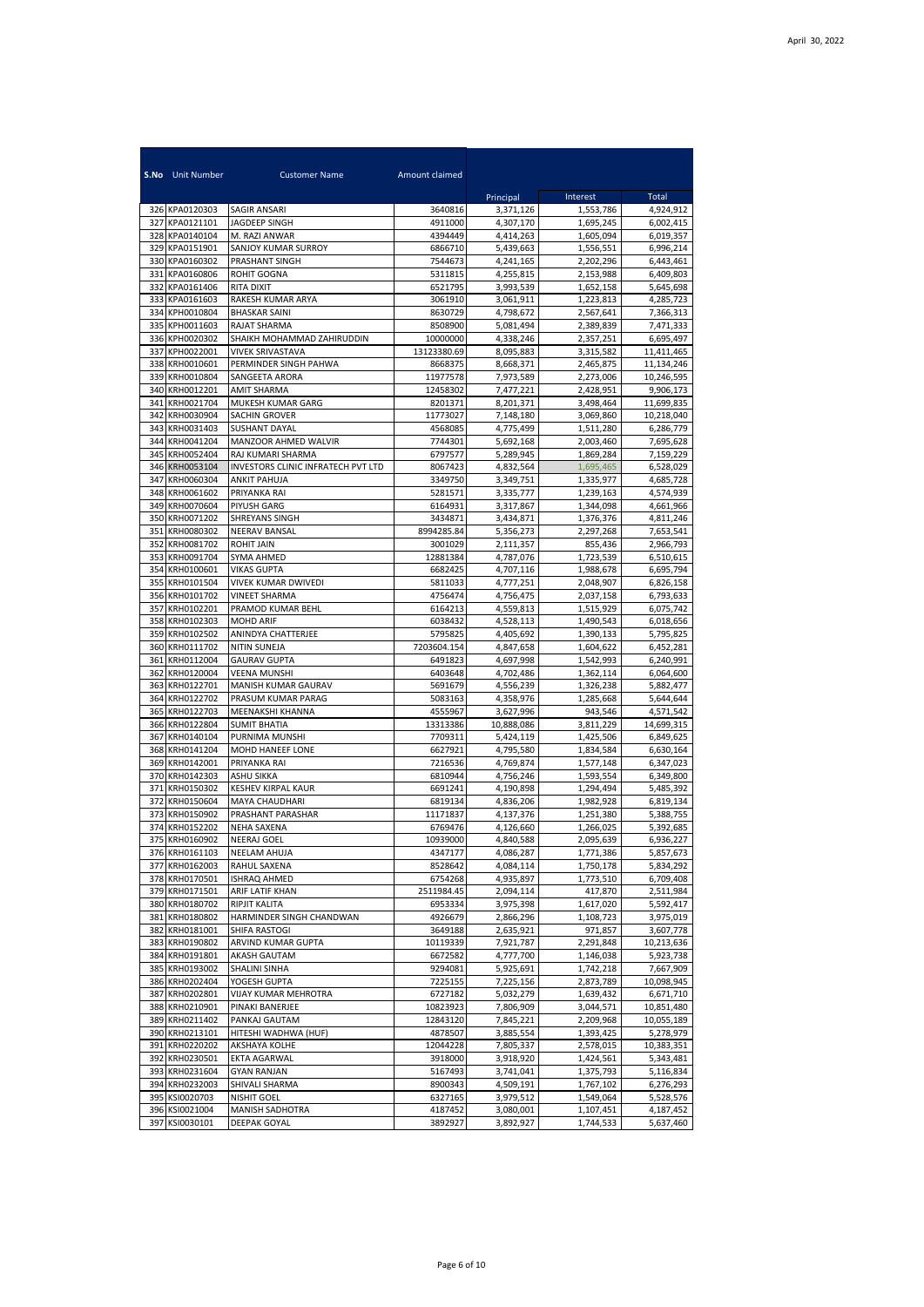|            | <b>S.No</b> Unit Number          | <b>Customer Name</b>                        | Amount claimed     |                        |                        |                        |
|------------|----------------------------------|---------------------------------------------|--------------------|------------------------|------------------------|------------------------|
|            |                                  |                                             |                    | Principal              | Interest               | Total                  |
|            | 398 KSI0030901                   | SIDDHARTH SINGH                             | 7235140            | 5,245,454              | 2,249,768              | 7,495,222              |
| 399        | KSI0032003                       | <b>COLLIN IRWIN FERNANDES</b>               | 4205627            | 4,235,276              | 2,064,218              | 6,299,494              |
|            | 400 KSI0040703                   | MOHAMMAD SHAFI IMAM                         | 3519251            | 3,380,223              | 1,710,570              | 5,090,793              |
| 401        | KSI0041904                       | SONAL SUMESH KUMAR MODI                     | 5143894            | 3,204,910              | 1,211,617              | 4,416,528              |
| 402        | KSI0050202                       | <b>EARTH KUKRETY</b>                        | 2432576            | 2,515,400              | 954,850                | 3,470,250              |
| 403<br>404 | KSI0050901<br>KSI0051003         | MAYANK KUMAR                                | 4344784<br>2724622 | 2,901,454              | 1,053,098<br>569,659   | 3,954,552              |
| 405        | KSI0061404                       | ANAND PODDAR<br>TRILOK RANJAN SRIVASTAVA    | 7040762            | 2,032,386<br>4,324,481 | 1,677,447              | 2,602,045<br>6,001,929 |
| 406        | KSI0062604                       | <b>GAURAV MEHTA</b>                         | 7633700            | 4,712,346              | 2,021,274              | 6,733,620              |
| 407        | KSI0070203                       | KUMARI ANAMIKA                              | 5776565            | 4,085,073              | 1,691,552              | 5,776,625              |
| 408        | KSI0082501                       | <b>SMITA TIWARI</b>                         | 5825210            | 4,916,597              | 2,087,722              | 7,004,319              |
| 409        | KSI0082703                       | CHARMAINE JOHNSON                           | 9229431            | 8,679,431              | 3,788,032              | 12,467,463             |
| 410        | KSI0091002                       | <b>MANJU SHARMA</b>                         | 6937241            | 6,902,540              | 2,967,669              | 9,870,209              |
|            | 411 KSI0091003                   | MANJU SHARMA                                | 6937241            | 6,902,579              | 2,967,858              | 9,870,437              |
| 412        | KSI0100102<br>413 KSI0101704     | PRATIBHA JHA<br>RAJNEESH KHANNA             | 5606857<br>5871170 | 5,441,058<br>4,719,798 | 1,869,280<br>1,790,533 | 7,310,338<br>6,510,331 |
|            | 414 KSI0111801                   | RAJAN KUMAR RAJAN                           | 4702280            | 4,420,000              | 2,352,754              | 6,772,754              |
|            | 415 KSI0111901                   | PANKAJ KUMAR PATEL                          | 11687318           | 5,126,912              | 2,801,474              | 7,928,386              |
|            | 416 KSI0120007                   | KARUNA VERMA                                | 3650503            | 2,138,303              | 889,974                | 3,028,277              |
|            | 417 KSI0121402                   | <b>INDER MOHAN LAMBA</b>                    | 1750000            | 1,750,000              | 960,153                | 2,710,153              |
|            | 418 KSI0121508                   | VIVEK KUMAR GUPTA                           | 2948080            | 3,270,557              | 1,107,072              | 4,377,628              |
|            | 419 KSI0122201                   | ANURAG MALHOTRA                             | 6543053            | 2,721,736              | 1,443,935              | 4,165,670              |
|            | 420 KSI0140001                   | AJAY KUMAR                                  | 2104496            | 1,666,684              | 292,816                | 1,959,500              |
| 421<br>422 | KSI0140302<br>KSI0140506         | AJAY KUMAR GAUTAM<br>SATYA NARAYAN          | 2226495<br>2770437 | 2,037,310<br>1,796,000 | 731,950<br>607,712     | 2,769,260<br>2,403,712 |
| 423        | KSI0140507                       | SATYA NARAYAN                               | 2770437            | 1,446,000              | 519,493                | 1,965,493              |
| 424        | KSI0140701                       | VIJAY SHANKER PATEL                         | 1976704            | 2,842,905              | 1,021,427              | 3,864,332              |
| 425        | KSI0140708                       | RAMAWATI PATEL                              | 1979241            | 3,243,722              | 1,261,658              | 4,505,380              |
| 426        | KSI0140901                       | SUNIL KUMAR SHARMA                          | 9497667            | 3,208,672              | 1,188,865              | 4,397,537              |
| 427        | KSI0141202                       | AMIT KHANNA                                 | 3054488            | 2,064,754              | 1,055,239              | 3,119,993              |
| 428        | KSI0141407                       | ANAMIKA GOEL                                | 1739133            | 1,719,761              | 952,636                | 2,672,397              |
| 429        | KSI0141602                       | RAJ KUMAR THAKUR                            | 1524115            | 1,567,773              | 581,109                | 2,148,882              |
| 430<br>431 | KSI0141807<br>KSI0142007         | <b>LALIT GROVER</b><br>MOHD AREFEEN         | 1776227<br>1935343 | 1,776,227<br>1,935,343 | 605,183<br>600,869     | 2,381,410<br>2,536,212 |
| 432        | KSI0142008                       | SHIMLA RAI                                  | 3327720            | 3,151,533              | 1,139,112              | 4,290,645              |
| 433        | KSI0142108                       | <b>SUNIL GAUR</b>                           | 4780522            | 2,998,229              | 1,193,991              | 4,192,220              |
|            | 434 KSI0142406                   | VIJAY KUMAR SHARMA                          | 1867506            | 2,090,087              | 702,802                | 2,792,889              |
| 435        | KSI0142407                       | <b>RENU GUPTA</b>                           | 2287182            | 2,090,116              | 746,977                | 2,837,093              |
|            | 436 KSI0150203                   | <b>SWATI PATNI</b>                          | 3429375            | 1,911,116              | 725,528                | 2,636,644              |
| 437        | KSI0150903                       | <b>SHIV KUMAR</b>                           | 2988998            | 2,082,210              | 1,060,862              | 3,143,073              |
| 438        | KSI0151507<br>439 KSI0160504     | <b>MANJIT KAUR</b><br>NARENDER SINGH PATWAL | 3105072<br>8682128 | 1,800,000<br>4,907,374 | 661,565<br>1,888,611   | 2,461,565<br>6,795,985 |
|            | 440 KUB0010802                   | NALINI VASISHT                              | 15000000           | 3,355,995              | 1,322,571              | 4,678,567              |
| 441        | KUB0010904                       | AJIT KUMAR SINHA                            | 8521814            | 2,885,098              | 1,128,418              | 4,013,516              |
| 442        | KUB0011004                       | <b>VICCKY BHALLA</b>                        | 2848086            | 2,848,086              | 1,137,806              | 3,985,892              |
| 443        | KUB0011702                       | ASHA SHARMA                                 | 3323894            | 2,883,788              | 1,147,828              | 4,031,616              |
| 444        | KUB0020002                       | MUHAMMAD JAWED KHAN                         | 1324047            | 1,324,047              | 194,373                | 1,518,420              |
| 445        | KUB0020502                       | LOVELY THREJA                               | 9110472            | 3,756,718              | 1,682,427              | 5,439,145              |
| 446        | KUB0020701<br>447 KUR0021704     | SURENDER KUMAR<br><b>SAVITRI MODI</b>       | 6485311<br>7046743 | 3,755,175<br>3,286,520 | 1,516,885<br>1,672,221 | 5,272,060<br>4,958,740 |
|            | 448 KUB0023204                   | PANKAJ BHARGAVA                             | 2923932            | 2,923,932              | 715,193                | 3,639,125              |
|            | 449 KUB0030502                   | MANISH JAIN                                 | 5250004            | 3,445,532              | 1,804,472              | 5,250,004              |
|            | 450 KUB0032503                   | DEEPALI SHARMA                              | 4252654            | 3,025,263              | 1,109,895              | 4,135,158              |
| 451        | KUB0042503                       | MANPREET SINGH MALHOTRA                     | 4985223.3          | 5,142,321              | 1,915,141              | 7,057,462              |
| 452        | KUB0043003                       | Ashwani Dev                                 | 6306138            | 6,721,396              | 2,219,334              | 8,940,730              |
|            | 453 KUB0050803                   | JAGJEET SINGH GREWAL                        | 7765882            | 5,531,648              | 1,271,825              | 6,803,473              |
| 454<br>455 | KUB0053201<br>KUB0062902         | KAMAL MANCHANDA<br>VIJAY KUMAR BAGGA        | 4602000<br>4810567 | 4,740,603<br>4,810,567 | 1,079,948              | 5,820,551<br>6,828,754 |
|            | 456 KUB0070901                   | GYU BEEN HOTELS PVT LTD                     | 25692738           | 18,969,137             | 2,018,187<br>7,106,984 | 26,076,121             |
|            | 457 KUB0070902                   | GYU BEEN HOTELS PVT LTD                     | 27545010           | 18,996,559             | 7,079,802              | 26,076,361             |
|            | 458 KUB0071001                   | YOUNG BIN KWAN HOTELS & TRADIN              | 22851640           | 18,964,752             | 7,099,791              | 26,064,543             |
|            | 459 KUB0071002                   | YOUNG BIN KWAN HOTELS & TRADIN              | 27598612           | 19,033,526             | 7,087,758              | 26,121,284             |
|            | 460 KUB0080602                   | <b>SUPERTECH LIMITED</b>                    | 19080456           | 18,069,543             | 7,804,939              | 25,874,482             |
|            | 461 KUB0082301                   | ARUN CHAND KHANNA                           | 19421400           | 17,576,251             | 7,497,705              | 25,073,955             |
|            | 462 KUB0082302                   | ARUN CHAND KHANNA                           | 19425800           | 17,580,538             | 7,498,944              | 25,079,482             |
|            | 463 KUB0083002                   | YATISH ARON                                 | 14960828           | 14,944,926             | 4,224,376              | 19,169,302             |
|            | 464 NA102B0501<br>465 NA102C0204 | RBT REAL ESTATES PVT. LTD.<br>TRIPTA RANI   | 1069700<br>1614075 | 1,069,700<br>1,120,000 | 310,269<br>325,684     | 1,379,970<br>1,445,685 |
|            | 466 NA102D0402                   | HERSHUL VIRENDRA                            | 1037711            | 1,037,711              | 304,146                | 1,341,858              |
| 467        | NA103A0704                       | SANDEEP PARKE                               | 1238917            | 1,238,917              | 365,056                | 1,603,973              |
|            | 468 NA104D0202                   | AKIL KHAN                                   | 1348402            | 783,955                | 230,825                | 1,014,780              |
|            | 469 OCA0010703                   | MUKUL DIXIT                                 | 7250188.41         | 5,231,804              | 2,018,384              | 7,250,188              |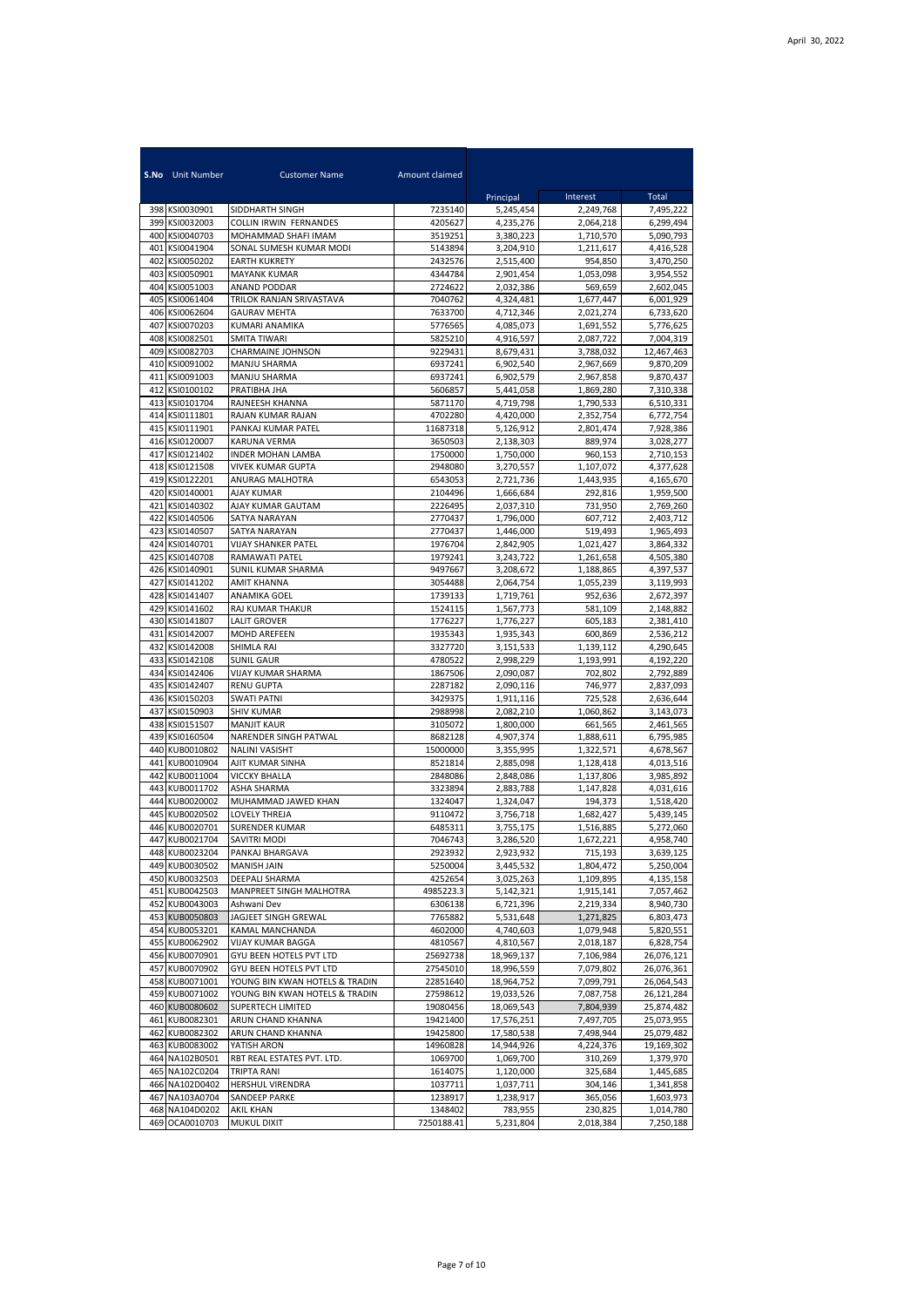|            | <b>S.No</b> Unit Number          | <b>Customer Name</b>                         | Amount claimed      | Principal               | Interest               | Total                    |
|------------|----------------------------------|----------------------------------------------|---------------------|-------------------------|------------------------|--------------------------|
|            | 470 OCA0011507                   | MANOJ SHARMA                                 | 6387796             | 6,387,795               | 1,996,683              | 8,384,478                |
| 471        | OCA0013101                       | <b>JAWAID AKMAL</b>                          | 7434414             | 7,699,727               | 1,914,169              | 9,613,896                |
| 472        | OCA0013108                       | <b>MANJU DEVI</b>                            | 5823180             | 5,961,915               | 1,873,081              | 7,834,996                |
| 473        | OCA0013205                       | RAJESH KUMAR CHANDRA SHAH                    | 10739066            | 7,499,732               | 2,263,553              | 9,763,285                |
| 474        | OCA0013302                       | SAMIR GANGAHAR                               | 16260076            | 16,260,077              | 4,836,925              | 21,097,001               |
| 475<br>476 | OCA0020304<br>OCA0021106         | RANI MISHRA<br><b>SUNIT MEHTA</b>            | 2376215<br>13000000 | 2,306,138<br>4,932,265  | 241,102<br>1,949,707   | 2,547,240<br>6,881,972   |
| 477        | OCA0023306                       | <b>JYOTI AGRAWAL</b>                         | 9944770             | 9,944,770               | 2,689,631              | 12,634,401               |
| 478        | OCA0030507                       | SYED ASAD ALI                                | 16476515            | 5,244,649               | 2,052,329              | 7,296,978                |
| 479        | OCA0030601                       | AMIT MOHAN PRATAP SINGH                      | 8250317             | 8,250,317               | 2,827,455              | 11,077,772               |
| 480        | OCA0031502                       | <b>SWATI GUPTA</b>                           | 7863299             | 5,101,666               | 1,825,031              | 6,926,697                |
| 481        | OCA0031904                       | <b>BOBBY AGARWAL</b>                         | 8525082             | 6,715,500               | 1,763,357              | 8,478,857                |
| 482<br>483 | OCA0032402<br>OCB0010401         | <b>GAUTAM J SARAF</b><br>RASHMI SINGH        | 7159754<br>12500042 | 4.955.684<br>8,596,255  | 1,405,437<br>2,526,770 | 6,361,121<br>11,123,025  |
| 484        | OCB0010602                       | <b>SHASHI</b>                                | 800000              | 800,000                 | 225,315                | 1,025,315                |
| 485        | OCB0013202                       | <b>HARISH KUMAR</b>                          | 9484442             | 7,125,000               | 2,359,442              | 9,484,442                |
| 486        | OCB0013301                       | SATINDER PAL KAUR SHAH                       | 20122417            | 12,062,452              | 3,272,209              | 15,334,661               |
| 487        | OCB0013401                       | HIMANSHU LOHIYA                              | 19816996            | 17,820,789              | 5,653,200              | 23,473,989               |
| 488        | OCB0013502                       | <b>HARISH KUMAR</b>                          | 7620000.18          | 7,120,000               | 2,365,523              | 9,485,523                |
| 489        | OCB0020803                       | <b>VIJAYANT ARORA</b>                        | 20356009            | 12.545.107              | 5,141,962              | 17,687,069               |
| 490        | OCB0021202                       | NAND KISHORE KATYAL<br><b>SAHIL MALIK</b>    | 10000000            | 9,426,925               | 2.865.704              | 12,292,629               |
| 491<br>492 | OCB0022203<br>OCB0022401         | <b>GAURAV VERMA</b>                          | 14529401<br>8951999 | 8,709,592<br>3.711.440  | 2,991,332<br>920,971   | 11,700,924<br>4.632.411  |
| 493        | OCB0023301                       | WEALTH CLINIC PVT LTD                        | 10638791            | 10,638,792              | 2,685,057              | 13,323,849               |
| 494        | OCB0030201                       | YASH PAL KHANNA                              | 9464400             | 9,464,403               | 3,061,199              | 12,525,601               |
| 495        | OCB0030703                       | HAROON AMIN LONE                             | 16393261            | 8,771,781               | 2.822.754              | 11,594,535               |
| 496        | OCB0051401                       | <b>VIKAS KUMAR</b>                           | 8735365             | 8,729,261               | 3,208,307              | 11,937,568               |
| 497        | OCB0053802                       | <b>BHUPESH JOSHI</b>                         | 30819468            | 17.810.000              | 5,138,130              | 22,948,130               |
| 498        | PKP001G105                       | RAJIV KUMAR VIJ                              | 3493700             | 3,456,155               | 1,727,616              | 5,183,770                |
| 499        | PKP001J003<br>500 PKP001K016     | <b>ABHINAV ADITYA</b><br>RAJNI AGARWAL       | 11638307<br>9200000 | 11,629,060<br>7,104,006 | 5,473,009<br>2,776,443 | 17.102.069<br>9,880,449  |
| 501        | PKP001K063                       | ARUN GUPTA                                   | 8778983             | 8,778,982               | 3,976,661              | 12,755,643               |
| 502        | PKP001L093                       | RAJIV AHUJA                                  | 6015959             | 6,015,959               | 2,674,766              | 8,690,725                |
| 503        | PKP001M083                       | POONAM SHARMA                                | 26623167            | 19,000,915              | 7,611,844              | 26,612,759               |
| 504        | PKP001O052                       | MOHAMMAD SOHAIL                              | 5365952             | 5,585,600               | 2,743,196              | 8,328,796                |
| 505        | PKP001O062                       | AMIT DHAMIJA                                 | 5365952             | 5,575,730               | 2,771,586              | 8,347,316                |
|            | 506 PKP002N049                   | SUNIL AGGARWAL                               | 8872112             | 9,034,142               | 4,037,434              | 13,071,576               |
| 507<br>508 | PKP002Q015<br>PKP002Q016         | KHUSHVINDER SARNA<br>KHUSHVINDER SARNA       | 4600000<br>4900000  | 2,710,453<br>2,730,364  | 1,201,967<br>1,204,311 | 3,912,420<br>3,934,675   |
|            | 509 PKP002Q041                   | <b>VINEET AGARWAL</b>                        | 6413791             | 6,413,791               | 2,939,501              | 9,353,292                |
|            | 510 PKP002Q064                   | KHUSHVINDER SARNA                            | 7700000             | 6,813,062               | 2,880,151              | 9,693,213                |
| 511        | PKP002R048                       | <b>BHUPESH ANEJA</b>                         | 10525283            | 8,347,422               | 3,893,504              | 12,240,926               |
| 512        | PKP002R070                       | KHUSHVINDER SARNA                            | 8500000             | 7,705,718               | 3,303,900              | 11,009,618               |
| 513        | PKP002R084                       | ATUL CHOPRA                                  | 7779556             | 7,794,056               | 3,854,838              | 11,648,894               |
|            | 514 PKP002S040                   | <b>ANIL KAPOOR</b>                           | 11648796<br>9970900 | 9,517,330               | 4,827,192              | 14,344,522               |
| 515        | PKP002S065<br>516 PKP002S066     | <b>VENUS SINGH</b><br><b>DEEPAK AGGARWAL</b> | 9555771             | 9,970,900<br>9,555,771  | 4,524,541<br>4,434,376 | 14,495,441<br>13,990,147 |
| 517        | PKP002S073                       | CHANDRALEKHA CONSTRUCTIONS PVT               | 26977669            | 9,233,691               | 4,316,509              | 13,550,200               |
| 518        | PKP002S075                       | CHANDRALEKHA CONSTRUCTIONS PVT               | 26977669            | 9,233,691               | 4,316,509              | 13,550,200               |
|            | 519 PKP0021094                   | Chanda Kumar                                 | 11722327            | 7,762,468               | 3,959,859              | 11,/22,32/               |
|            | 520 PKT00H0004                   | DEEPAK CHAKRABORTY                           | 300000              | 300,000                 | 112,636                | 412,636                  |
| 521        | PKT00H0014                       | SANJEEV KUMAR                                | 805253              | 300,000                 | 112,636                | 412,636                  |
|            | 522 PKT00H0033                   | MAHESH CHAND SINGHAL                         | 814765              | 300,000                 | 112,636                | 412,636                  |
|            | 523 PKT00H0035<br>524 PKT00H0036 | MAHESH CHAND SINGHAL<br><b>SANJAY JAIN</b>   | 814765<br>1200000   | 300,000<br>1,200,000    | 112,636<br>332,559     | 412,636<br>1,532,559     |
| 525        | PKT00H0044                       | <b>GUNJAN GUPTA</b>                          | 536000              | 200,000                 | 75,090                 | 275,090                  |
|            | 526 PKT00H0054                   | BHUPENDRA VEER SINGH                         | 2679342             | 1,413,552               | 385,228                | 1,798,780                |
| 527        | PKT00H0072                       | RAVINDAR KUMAR GUPTA (HUF)                   | 200000              | 200,000                 | 56,373                 | 256,373                  |
| 528        | PKT00H0073                       | SANJAY KUMAR VERMA                           | 200000              | 200,000                 | 77,414                 | 277,414                  |
|            | 529 PKT00H0096                   | MAHESH CHANDRA MEHRA                         | 1174384             | 1,174,385               | 318,617                | 1,493,002                |
|            | 530 PKT00H0103                   | MAHESH CHAND SINGHAL                         | 538835              | 200,000                 | 75,090                 | 275,090                  |
|            | 531 PKT00H0116<br>532 PKT00H0118 | SATYA PRAKASH BANODHA<br>RITU ARYA           | 1348622<br>1081229  | 793,307<br>1,081,229    | 226,717<br>279,397     | 1,020,024<br>1,360,626   |
|            | 533 PKT00H0121                   | <b>TARA KUSUM</b>                            | 2017306             | 1,060,498               | 287,789                | 1,348,287                |
|            | 534 PKT00H0128                   | MAHESH CHAND SINGHAL                         | 539009              | 200,000                 | 75,090                 | 275,090                  |
|            | 535 PKT00H0134                   | ANURAG GUPTA HUF                             | 200000              | 200,000                 | 75,090                 | 275,090                  |
|            | 536 PKT00H0143                   | PARAG GUPTA HUF                              | 200000              | 200,000                 | 56,373                 | 256,373                  |
|            | 537 PKT00H0148                   | VIRENDRA SINGH                               | 1501468.9           | 937,185                 | 259,310                | 1,196,495                |
|            | 538 PKT00H0164                   | SANJEEV KUMAR                                | 539009              | 200,000                 | 75,090                 | 275,090                  |
|            | 539 PKT00H0169<br>540 PKT00H0177 | SUSHIL KUMAR SAGAR<br>SATYENDARA PRASAD      | 200000<br>803097    | 200,000<br>803,097      | 75,090<br>225,645      | 275,090<br>1,028,741     |
|            | 541 PKT00H0178                   | SANTOSH KUMAR AGRAWAL                        | 818669              | 818,669                 | 229,562                | 1,048,231                |
|            |                                  |                                              |                     |                         |                        |                          |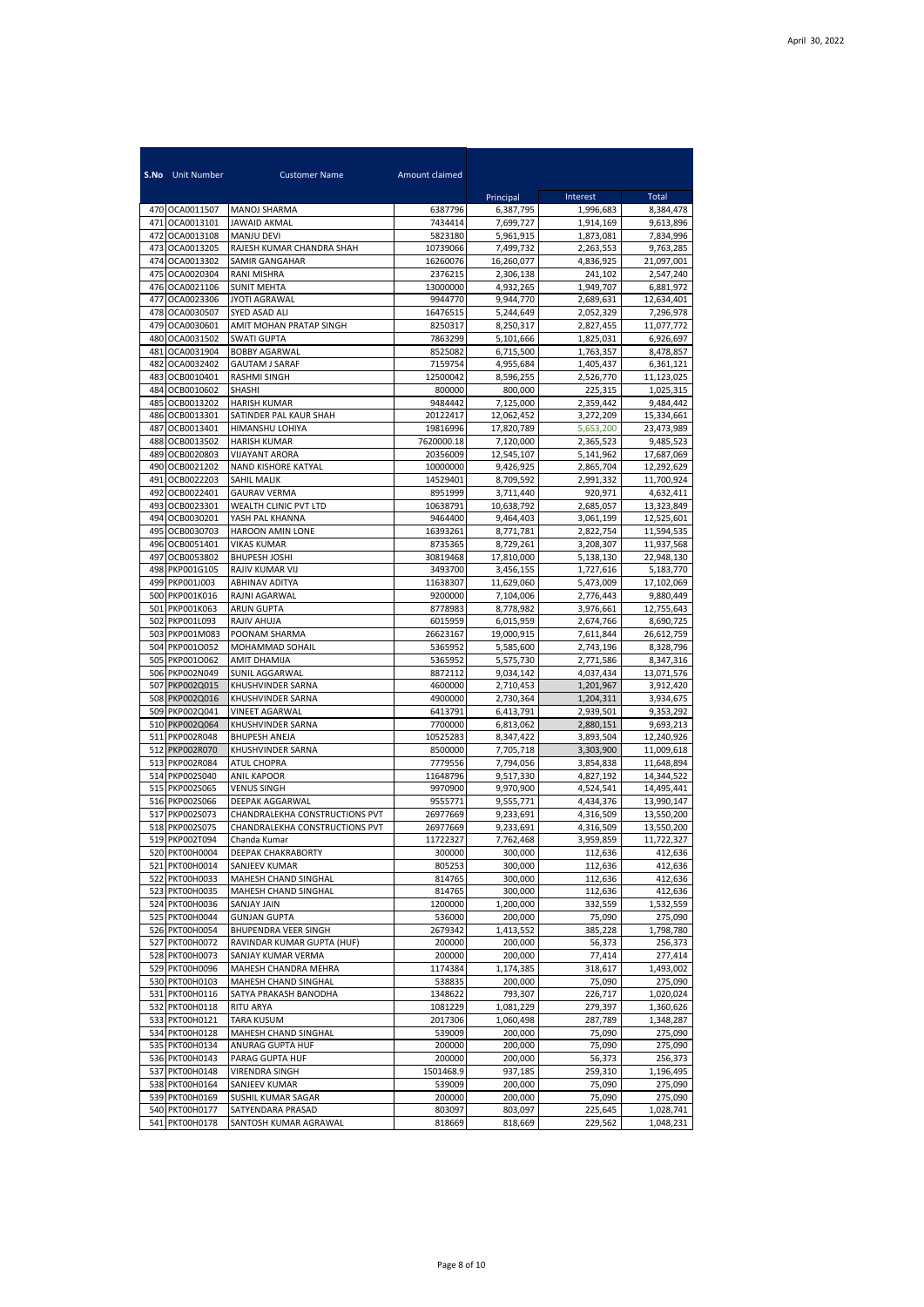|     | S.No Unit Number                 | <b>Customer Name</b>                           | Amount claimed      |                        |                      |                        |
|-----|----------------------------------|------------------------------------------------|---------------------|------------------------|----------------------|------------------------|
|     |                                  |                                                |                     | Principal              | Interest             | Total                  |
|     | 542 PKT00H0181<br>543 PKT00H0184 | SANGEETA GUPTA<br><b>PARVATI</b>               | 200000<br>1545761   | 200,000<br>803,648     | 75,090<br>217.188    | 275,090<br>1,020,836   |
|     | 544 PKT00H0215                   | <b>SUNESH BAJAJ</b>                            | 900000              | 300,000                | 96,636               | 396,636                |
|     | 545 PKT00H0231                   | PURAN CHAND DAWAR                              | 817529              | 817,529                | 222,142              | 1,039,671              |
|     | 546 PKT00H0233                   | RAJESH KUMAR GUPTA                             | 200000              | 200,000                | 75,090               | 275,090                |
|     | 547 PKT00J0239                   | PRADEEP KUMAR GUPTA (H.U.F)                    | 200000              | 200,000                | 56,811               | 256,811                |
|     | 548 PKT00J0267                   | RAJENDRA KUMAR GUPTA                           | 200000              | 200,000                | 75,090               | 275,090                |
|     | 549 PKT00J0271                   | <b>SUNIL GUPTA</b>                             | 200000              | 200.000                | 112,636              | 312,636                |
|     | 550 PKT00J0274<br>551 PKT00J0278 | <b>GUNJAN JAIN</b>                             | 587818              | 588,260                | 171,582              | 759,842                |
|     | 552 PKT00J0310                   | HARUN RASHID QURESHI<br><b>RAHUL PATHAK</b>    | 588008<br>321687    | 588,008<br>200,000     | 171,582<br>75,090    | 759,591<br>275,090     |
|     | 553 PKT00J0311                   | NARESH CHAND AGRAWAL                           | 774234.39           | 599.674                | 174,560              | 774,234                |
|     | 554 PKT00J0320                   | SHASHI WALA JAIN                               | 608000              | 200,000                | 75,090               | 275,090                |
|     | 555 PKT00J0326                   | RAJANI GUPTA.                                  | 200000              | 200,000                | 112,636              | 312,636                |
|     | 556 PKT00J0348                   | PANKAJ BHATNAGAR                               | 608000              | 200,000                | 75,090               | 275,090                |
|     | 557 PKT00J0351                   | <b>KUMAR PUSP GUPTA</b>                        | 200000              | 200,000                | 112,636              | 312,636                |
|     | 558 PKT00J0352                   | <b>BHARTI JAIN</b>                             | 587818              | 587,818                | 171,582              | 759,400                |
|     | 559 PKT00J0354                   | DHARMVIR SINGH                                 | 587819              | 587,819                | 170,321              | 758,140                |
|     | 560 PKT00J0367<br>561 PKT00J0373 | MADHU DAWAR<br>AJAY KUMAR SHARMA               | 598360<br>600000    | 598,360<br>599.742     | 167,589<br>171,905   | 765,949<br>771,647     |
|     | 562 PKT00J0382                   | RAJENDRA KUMAR JAIN                            | 608000              | 200,000                | 75,090               | 275,090                |
|     | 563 PKT00J0388                   | DHARMENDRA SHARMA                              | 557330              | 557,330                | 158,393              | 715,723                |
|     | 564 PKT00J0389                   | BHUVNESHWAR SINGH                              | 703751              | 703,751                | 195,347              | 899,098                |
|     | 565 PKT00J0393                   | <b>SAMYAK JAIN</b>                             | 609267              | 609,403                | 176,968              | 786,371                |
|     | 566 PKT00J0409                   | VINEETA.                                       | 692757              | 692,757                | 192,586              | 885.343                |
|     | 567 PKT00J0411                   | <b>SAURABH JAIN</b>                            | 553877              | 553,933                | 163,059              | 716,992                |
|     | 568 PKT00J0422<br>569 PKT00J0437 | SHIVENDRA SINGH BAGHEL<br><b>VINAY JAIN</b>    | 899841              | 553,600<br>553,880     | 162,992<br>244,590   | 716,592<br>798,470     |
|     | 570 PKT00J0442                   | RABHINANDAN SINGH                              | 8,06,669<br>1224445 | 559,787                | 160,692              | 720,479                |
|     | 571 PKT00J0446                   | PREM SWAROOP                                   | 994883              | 542,811                | 160,281              | 703,092                |
|     | 572 PKT00J0468                   | RITU PACHAURI                                  | 599740.69           | 599,740                | 169,228              | 768,968                |
|     | 573 PYVA000033                   | <b>TANUJ KUMAR</b>                             | 7737188             | 6,313,320              | 1,340,343            | 7,653,664              |
|     | 574 PYVA000059                   | INVESTORS CLINIC INFRATECH PVT                 | 5656119             | 3,265,080              | 1,343,351            | 4,608,431              |
|     | 575 PYVA000090                   | <b>GAURAV JALOTA</b>                           | 4440516             | 3,265,080              | 1,343,351            | 4,608,431              |
|     | 576 PYVA000121<br>577 PYVA000172 | NARENDRA PAL SINGH                             | 3265080             | 3,265,080              | 1,324,195            | 4,589,275              |
|     | 578 PYVB000083                   | NIDHI SAHNI<br>KARTIK AGARWAL                  | 4040446<br>2949382  | 2,126,551<br>2,118,200 | 718,937<br>678,266   | 2,845,488<br>2,796,466 |
|     | 579 PYVB000093                   | <b>AMIT AGARWAL</b>                            | 3372963             | 3,265,080              | 1,269,053            | 4,534,133              |
|     | 580 PYVB000193                   | AFROZUL HAQ                                    | 4266433             | 2,247,645              | 919,256              | 3,166,901              |
|     | 581 PYVB000327                   | Prabat Kumar                                   | 400000              | 400,000                | 171,573              | 571,573                |
|     | 582 PYVB000328                   | Prabat Kumar                                   | 400000              | 400,000                | 171,573              | 571,573                |
|     | 583 PYVC000039                   | <b>VIJAY MAIRA</b>                             | 6385004             | 6,210,534              | 1,359,881            | 7,570,415              |
|     | 584 PYVC000045                   | <b>NEERAJ DHAWAN</b>                           | 3242882             | 2,151,604              | 713,196              | 2,864,800              |
|     | 585 PYVC000155<br>586 PYVC000168 | <b>MANOJ SHARMA</b><br>VINAY KUMAR DUBEY       | 3265080<br>3148200  | 3,265,080<br>2,118,700 | 1,349,631<br>688,410 | 4,614,711<br>2,807,110 |
| 587 | SOC000A021                       | HARMESH SINGH                                  | 2717751             | 1,517,751              | 264,622              | 1,782,373              |
| 588 | SOC000A029                       | ANUBHAV BEDI                                   | 872780              | 550,000                | 112,866              | 662,866                |
| 589 | SOC000A041                       | INVESTORS CLINIC INFRATECH PVT                 | 3860576             | 2,756,375              | 393,159              | 3,149,534              |
| 590 | SOC000A044                       | NISHIPAL SINGH BHATIA                          | 2369693.93          | 2,037,302              | 332,392              | 2,369,694              |
|     | 591 SOC000A095                   | SANA KHAN                                      | υ                   | 2,036,752              | 360,300              | 2,397,052              |
|     | 592 SOC000B109                   | NARINDER PAL SINGH MUTNEJA                     | 300000              | 600,000                | 87,255               | 687,255                |
|     | 593 SOC000B110                   | RAJENDRA SINGH SALUJA                          | 4500000             | 3,391,432              | 463,658              | 3,855,090              |
|     | 594 UDNA110201<br>595 UDNA240002 | RAJENDRA SINGH BHADAURIA<br><b>HARSH SINGH</b> | 2101409<br>2004361  | 1,498,448<br>1,319,022 | 334,321<br>340,777   | 1,832,769<br>1,659,799 |
|     | 596 UDNA300101                   | A.V.K. SANKARAM                                | 126300              | 1,263,000              | 354,784              | 1,617,784              |
|     | 597 UDNA310102                   | MOHD WASEEM                                    | 0                   | 1,050,000              | 433,923              | 1,483,923              |
|     | 598 WP00002022                   | DEEPTIMAN.                                     | 3627914             | 866,787                | 212,751              | 1,079,538              |
|     | 599 WP00002057                   | <b>SUNDEEP BAKSHI</b>                          | 777897              | 776,903                | 180,606              | 957,509                |
|     | 600 WP00002059                   | CHANDAR PAL SHARMA                             | 1360000             | 1,059,999              | 127,749              | 1,187,749              |
|     | 601 WP00002062                   | CHANDAR PAL SHARMA                             | 1060000             | 1,350,001              | 135,022              | 1,485,022              |
|     | 602 WP00003054                   | <b>GAUTAM BANERJEE</b>                         | 929538              | 929,538                | 228,882              | 1,158,420              |
|     | 603 WP0000G002<br>604 WP0000G008 | NEHA BHATNAGAR<br>MANOJ KUMAR GUPTA            | 1844217<br>3553643  | 1,933,074<br>1,105,390 | 467,379<br>266,714   | 2,400,453<br>1,372,104 |
|     | 605 WP0000G020                   | NILAM DUBEY                                    | 1251071             | 1,213,271              | 275,506              | 1,488,777              |
|     | 606 WP0000G025                   | AMIT KUMAR TYAGI                               | 1980006             | 1.091.855              | 257,039              | 1,348,894              |
|     | 607 WP0000G027                   | SUNDEEP BAKSHI                                 | 1015673             | 1,015,674              | 184,992              | 1,200,666              |
| 608 | WP0000G053                       | CHHAYA SINGH                                   | 5311938             | 4,875,105              | 357,157              | 5,232,261              |
|     | 609 WP0000G061                   | MUHAMMAD JAWED KHAN                            | 1214997             | 1,214,497              | 221,205              | 1,435,702              |
|     | 610 WP000LG007                   | SUBHASH CHANDER BHARDWAJ                       | 1705396             | 1,675,496              | 405,734              | 2,081,230              |
|     | 611 WP000LG039<br>612 WP000LG063 | CHANDRA GOKHULA DUBEY                          | 1022000             | 1,022,000              | 253,061              | 1,275,061              |
|     | 613 WP000LG095                   | NIKHIL KHANNA<br>NAMERITA KHANNA               | 1699917<br>1640363  | 963,791<br>1,640,363   | 238,721<br>400,254   | 1,202,512<br>2,040,617 |
|     |                                  |                                                |                     |                        |                      |                        |